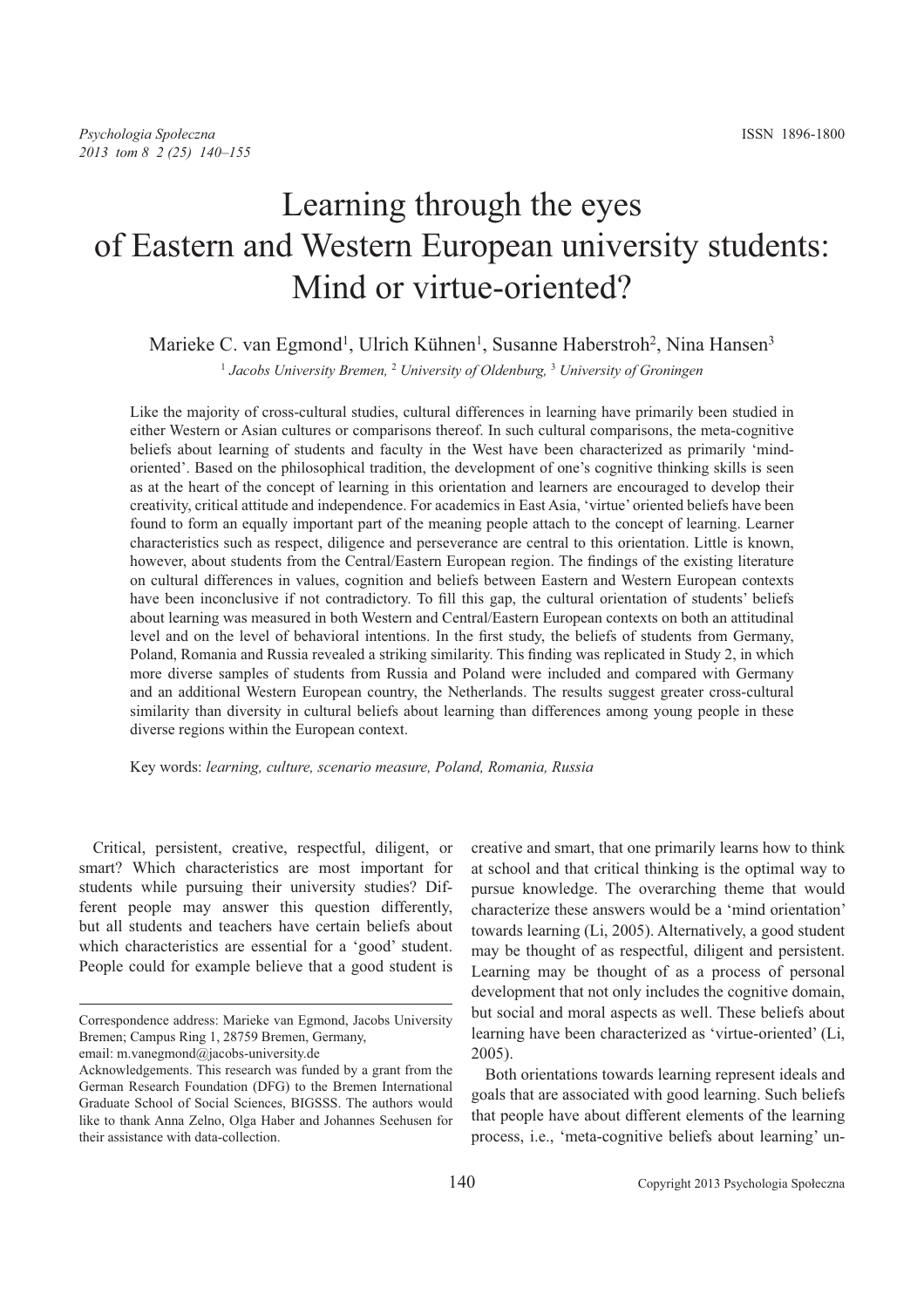derlie their motivation, affect and preferences for learning and learning-related behavior. The mind and virtue orientations represent higher order goals of learning that are essential to learners everywhere. Yet, the relative emphasis that is placed on either orientation has been found to differ between cultural groups, specifically those of Western Europe and East-Asia. The learning beliefs of German students and teachers have for example been found to be primarily mind-oriented, whereas virtue-oriented beliefs about learning form an equally important element of the concept of learning for students from (e.g.,) Asian cultural backgrounds (Kühnen et al., 2012).

In the European context, the higher education landscape is continually presented with an increasing number of students from Eastern and Central European countries who choose to pursue their studies abroad. The transition of post-Communist countries to the European Union has promoted the within-European rate of international exchange (Student Statistics Federal Statistical Office, 2007; European Union Press Release, 2008). Take as an illustration that social scientists recently identified this trend toward increased internationalization of the educational system – although later than in many other countries – even in Russia (Lane & Kinser, 2012). The participation of increasing numbers of Eastern European students in Western European institutions of higher education calls for more insight into the way students from this area conceptualize learning and whether/how this differs from Western European perspectives.

In order to develop such a well-founded understanding the current study explores the cultural orientation of the meta-cognitive beliefs about learning of students from three large Central/Eastern European countries: Poland, Romania and Russia. The orientations towards learning of students from these countries will be compared with each other and with the beliefs of students from two Western European case-countries: Germany and the Netherlands. Because of the exploratory nature of the studies, we will take a culture-equals-nation approach (Hofstede, 2001; Holtbrugge & Mohr, 2010). This approach allows us to examine within-regional differences that are overlooked when comparing the Western European region as such with the Central/Eastern European one. Cultural variations that might have resulted from the different contextual factors that influenced each nation should therefore come to light (e.g., the relative rejection of Communist values on the personal level in Poland).

Like the majority of the cross-cultural literature, research on cultural differences in the domain of learning has primarily focused on comparisons between Western (US American or Western European) and Asian (primarily Chinese) students (for a comprehensive theoretical review see: Van Egmond, Kühnen, & Li, 2013). Little attention has been paid to the European-relevant and culturally highly interesting region of Central and Eastern Europe. Countries in this region are commonly referred to as being in 'post-Communist transition' and are going through major macro-level societal changes (Ammermüller, Heijke, & Wößmann, 2005). Since education is one of the major vehicles through which societal change takes place, institutions of higher education in these countries face multiple challenges. Students need to be educated to meet the demands of the changing labor market and newly privatizing enterprises (Eisemon, Mihailescu, Vlasceanu, Zamfir, Sheehan, & Davis, 1995). As suggested by both Tudge and colleagues (2000) and Holloway et al. (2000) it is likely that values of conformity and compromise, which were conducive to successful socialization during communist times have changed in the direction of values that are needed to succeed in a market economy, like those of initiative taking and independence. Higher education thus plays an essential role in shaping these societies and transmitting societal values. Moreover, in the context of increasing within-European academic exchange a solid understanding of the cultural orientation of students' meta-cognitive beliefs about learning in these countries is very valuable.

In the following, we will first elaborate theoretically on the concepts of the mind and virtue orientation before reviewing the literature that relates to the issue of cultural differences in beliefs about learning in Western and Eastern Europe. The hypotheses for our empirical investigation are based on this review.

# **CULTURAL ORIENTATIONS TOWARDS LEARNING**

In 2003, Li conducted a prototype study, in which Chinese and European American students, enrolled at a university in their home country at the time of the study, were asked to freely associate words, which they felt best reflected the concept of 'learning'. Li found that the structure of the mental construct of learning is similar for both Western and Asian students. The domains of the concept of learning that her analysis revealed, include the *purposes* (e.g. what people think the goal of learning is), *processes* (e.g. which strategy one applies), *personal regard* (e.g. whether or not and why learning is important), *affects* (e.g. whether one experiences joy or dread from learning), and *social perceptions* (e.g. the perception of successful learners vs. unsuccessful ones and perceptions of teachers). The content of the categories that were used by the Western and Chinese students in relation to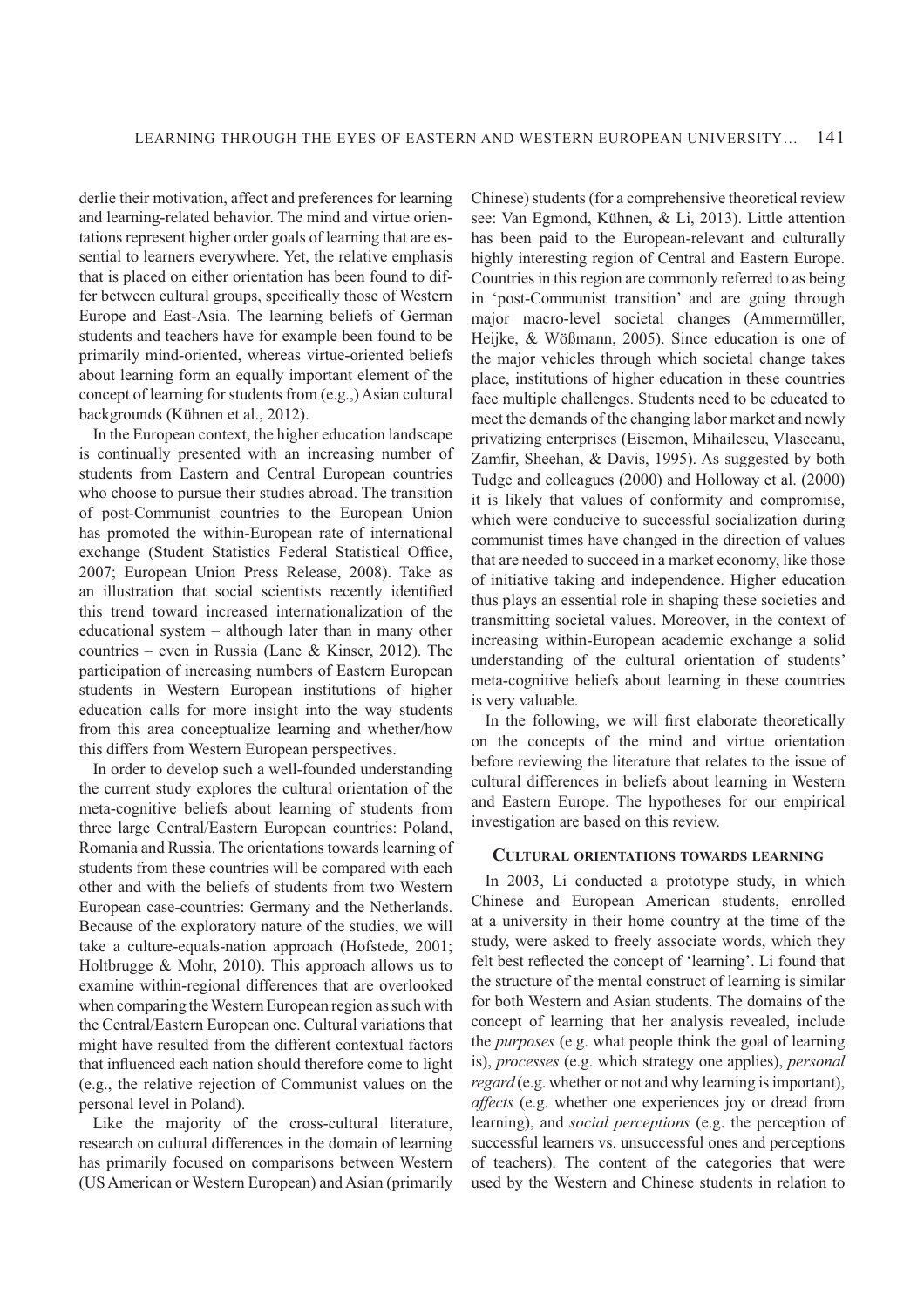these categories however differed systematically and qualitatively.

In the Western mind orientation, primary importance is given to the characteristics of the individual that enable the person to acquire knowledge, such as cognitive skill, intelligence, but also thinking, communicating and active engagement in the classroom. Already from an early age, a good part of Western education is dedicated for example to teaching children the beginnings of argumentation, enabling children as young as six-years old to engage in discussions that exhibit principles of reasoning (Doddington, 2007; Peng & Nisbett, 1999). In sum, learning as a concept centers on the idea of developing the mind and one's thinking skills. Learning forms an important part of life for students, but it is not commonly connected to the emotional, spiritual domains of the life. The overarching theme that describes the Western orientation towards learning was therefore termed 'mindoriented'.

For Chinese students, however, Li (2003) found that the most central elements of the content of their beliefs about learning include a personal-agentic dimension such as diligence, self-exertion, and endurance of hardship, perseverance, and concentration. These characteristics include a moral and virtuous orientation and take prevalence over the mere cognitive elements in the pursuit of learning. In addition to the objective mastery of academic subjects, good learning aims at the unity of knowing and morality in the view of this orientation. Knowledge itself and the process of acquiring it are evaluated by the contribution they make to society. Li (2003) therefore conceptualized the theme that the metacognitive beliefs about learning of Chinese students center on as 'virtue-oriented'.

The vast majority of studies that have been conducted on cultural differences in learning solely juxtapose the Western (European American) 'Socratic' cultural context with the East-Asian cultural context and the 'Confucian' legacy, which has shaped this region (Tweed & Lehman, 2002). The theory of the mind and virtue orientations aims at overcoming this limitation by conceptualizing cultural differences in learning as 'cultural mandates' (Kitayama & Imada, 2010). Becoming both a critical, creative thinker and a person who acts in morally accepted ways can be considered important socialization goals for students in most educational systems, regardless of their cultural context. Development and improvement in either domain serves the super-ordinate purpose of being a 'good learner' anywhere. At the same time, what varies between cultures is, the *relative* emphasis that their members place on either mind or virtue oriented aspects of learning.

Previous survey research on the mind and virtue orientation has revealed that the beliefs of Germans (both students and professors) are clearly more mind than virtue-oriented, while Chinese scholars' beliefs (also both of faculty and students) are both highly mind and highly virtue-oriented (Van Egmond, 2011). The cultural differences were even more pronounced when asking students from Germany versus China to make behavioral predictions for specified academic scenarios, in which a given student could act in one of two different ways, one reflecting mind, the other one virtue orientation. When presented with such scenarios, German students were found to see mind-oriented behaviors as more appropriate than virtue-oriented ones, while this preference was reversed for the Chinese. Chinese students are more comfortable with displaying virtue-oriented behaviors than mind-oriented ones (Van Egmond, 2011).

No empirical literature is however available yet regarding the beliefs about learning that persist in other regions, such as the Eastern / Central European post-Communist region (Lammers, Savina, Skotko, & Churlyaeva, 2010). Moreover, studies that examine relative differences in the endorsement of cultural orientations within the post-Communist region are scarce as well, despite the interesting insights that they can provide (see for example Kowalski, 2008). It could however be hypothesized that elements of both orientations constitute the beliefs of students in these regions as well. The aim of the current paper is therefore to analyze how students in three postcommunist countries think about learning. The aim is to test whether or not students from these countries differ in the extent to which their meta-cognitive beliefs about learning are mind and virtue-oriented, relative to each other as well as relative to students from Western Europe. In order to derive the direction of our hypotheses, we will review the literature that relates to beliefs about learning in the Eastern European context.

# **LEARNING IN THE CENTRAL AND EASTERN EUROPEAN CONTEXT**

Research that addresses the cultural psychological differences between Western and Eastern Europeans is growing, but still relatively scarce (Eröss, 2012). What complicates straightforward predictions for a cross-cultural inquiry into this region further is the fact that the few available studies are inconclusive and sometimes even contradictory in their implications for learning beliefs. For example, some studies are based on an expected cultural similarity across the Eastern and Western parts of the European region, since prior to the introduction of Communism, Eastern European societies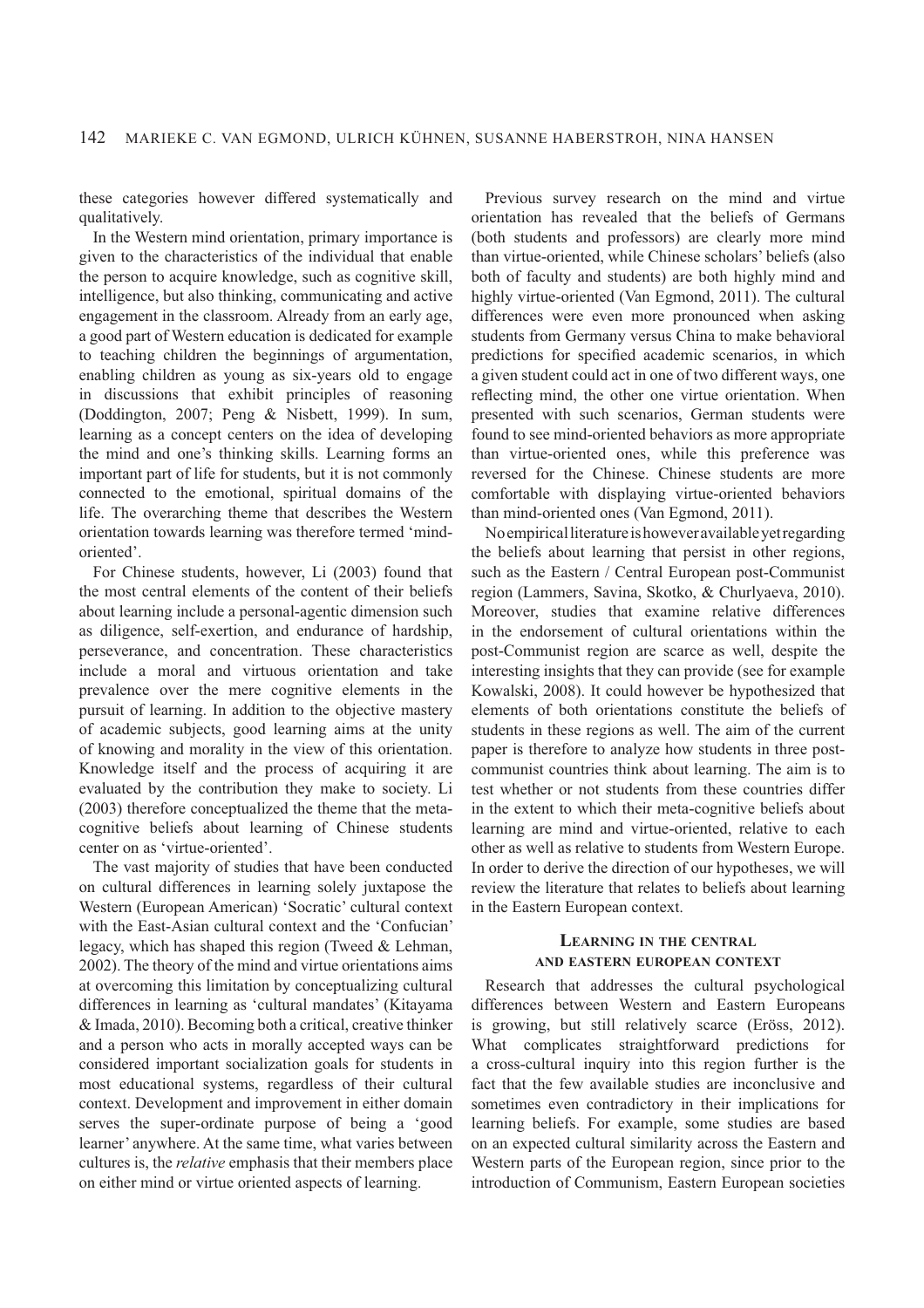identified themselves largely with Western Europe's cultural, religious, and intellectual heritage (Whitmarsh & Ritter, 2007; Varnum, Grossmann, Katunar, Nisbett, & Kitayama, 2008). It would therefore be plausible to hypothesize that Eastern Europe would share the Socratic tradition, which has been found to be related to the way learning is conceptualized in the West (e.g. Tweed  $&$  Lehman, 2002; Li, 2003). Several empirical studies find support for this line of reasoning. Related to the domain of learning specifically, Sztejnberg, den Brok and Hurek (2004) found that the preferences of Polish students in teacher-student interpersonal behavior are largely similar to the preferences of students from Western regions, such as the Netherlands, Australia and the US. Polish students only indicated that teachers should provide slightly more responsibility and be slightly less strict than students from other countries reported. These authors therefore suggest that, when it comes to interpersonal teacherstudent behavior, only minimal cultural differences exist between the perceptions of Polish students and those from other regions. These results were however obtained from relatively small samples and consisted largely of primary education students and students enrolled in higher vocational education. The generalizability of these findings to current university students is therefore open to debate. A study that did examine the beliefs of Polish university students, albeit towards the specific subdomain of creativity also found that Polish students valued the more Western traits of this concept, in comparison to Chinese students (Rudowicz, Tokarz, & Beauvale, 2009). In particular, Rudowicz and colleagues found that Polish students attach a high desirability to cognitive abilities, such as being smart, curious, and inventive. These characteristics are also reflected in the mind orientation, which would lead to the expectation that Polish students would value mind-oriented beliefs about learning more strongly than virtue-oriented beliefs, just like their Western European counterparts. Recent work by Lammers and colleagues (2010) also speaks in favor of a high degree of cross-cultural similarity in the perception of 'good' learning at the university level between a typically Western (USA) and post-Communist (Russia) context. Here, it was found that knowledgeable, respectful, effectively communicating and creative teachers are perceived as the most skilled instructors in both cultural settings. These characteristics concur on the theoretical level with the mind orientation towards learning.

So far, we reviewed empirical evidence which points in favor of the similarity between Eastern and Western European cultural beliefs. Yet, one might as well speculate that the communist era has shaped values and behavior

in a way that still might affect students' learning beliefs today, resulting in Eastern-Western European differences. During Communist times, expressing opinions that were not explicitly known to be allowed was dangerous as punishment for failure to conform (e.g. by following one's curiosity or expressing one's creativity) was ubiquitous (Schwartz & Bardi, 1997). Open debate or critiquing the taught material was not encouraged. Although many efforts are undertaken to reform educational practices, it cannot be denied that beliefs such as these are at the root of current teacher education programs, for example in Romania (Singer & Sarivan, 2009). Moreover, the educational curriculum during Communist times was designed to endorse socialist ideology. The import of Western books was regulated, especially within the fields of psychology and philosophy (Whitmarsh & Ritter, 2007). Philosophical debates, in the style of the ancient Greeks, have been described as 'inherently incompatible with a doctrine that saw itself as a closed system, containing scientifically correct answers to all social dilemmas' (Brezinski, as quoted by Whitmarsh & Ritter, 2007, p. 87). Values such as obedience and conformity were instead more in line with the objective of creating an egalitarian, communal society (Whitmarsh & Ritter, 2007).

Some studies reported Eastern-Western European difference that might result from these historic traces. For instance, Kolman, Noorderhaven, Hofstede, & Dienes (2003) extended Hofstede's classic value research by comparing samples from four different Central European cultures to a Western European one. Despite substantial variation within Central Europe, these authors found all Central European cultures to exhibit a higher degree of power distance, but a lower degree of individualism than Western European participants. Holtbrügge and Mohr (2010) investigated whether cultural values (including individualism-collectivism and power distance) are related to learning style preferences of students from a diverse range of countries, including those of Germany, the Netherlands, Poland and Russia. In particular, students' individualism was found be related to a preference for active learning style and focus on abstract conceptualizations.

In line with these findings, we (Kühnen, et al., 2012) asked university students from various cultural backgrounds (including Eastern and Western Europeans) to rate how strongly their high school teachers had valued mind oriented classroom behavior, such as displaying critical thinking or challenging the teacher on content matters. Eastern Europeans indicated that these kinds of behavior had been significantly less valued by their previous teachers than Western European students did.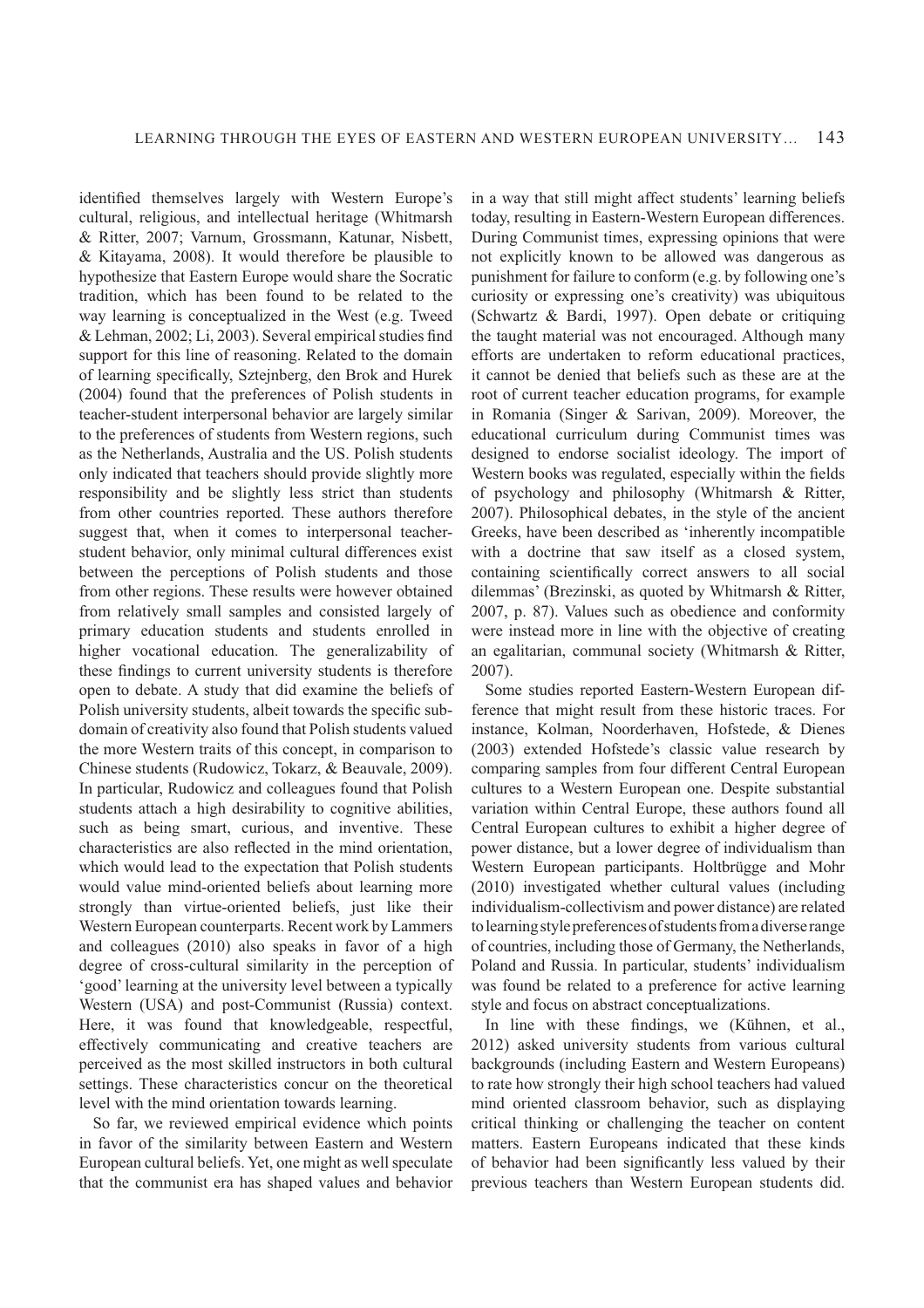This finding is in line with a study by Schwartz, Bardi, and Bianchi (2000) on basic values among Western and Eastern European teachers. This research showed that "Eastern European nations attributed greater importance to embeddedness and hierarchy values and lower importance to egalitarianism, intellectual and affective autonomy values, when compared with West European samples" (p. 233).

Although not directly related to beliefs about learning, other studies on basic cognitive processes may be relevant in this regard as well. For instance, research on cognitive styles suggests that East Europeans have more in common with East Asians than with Americans or Germans. Kühnen et al. (2001) have for example shown that the visual attention pattern of Russians is more holistic than analytic. Since analytic thinking skills have been linked with the (mind-oriented) emphasis on critical thinking skills (Lun, Fischer & Ward, 2010), it could be hypothesized that the more holistic cognitive style of Eastern Europeans is incongruent with this formal logical tradition that is integral to the mind orientation. More recently, Varnum et al. (2008; 2010) found additional supportive evidence that Central and Eastern Europeans tend to be more holistic in their thinking than Western Europeans and North Americans. The patterns of cognition of Central and Eastern European students were found to be more holistic on a categorization task and two visual attention tasks.

Further studies show Eastern-Western European differences in self-expression and personal agency. Recent large scale research for instance found Eastern European countries to still represent distinct cultural regions from Western Europe in the domain of values (Inglehart & Welzel, 2005; Schwartz & Bardi, 1997). Specifically, Inglehart and Welzel (2005) found a weaker endorsement of self-expression values among East than West Europeans. Other researchers (e.g., Heine & Lehman, 1997) have argued that the extent to which individuals use choice as a means of self-expression varies between cultures. Only if one conceives choices to reflect one's own individual preferences, induced preference-inconsistent choice may induce dissonance reduction. A cultural difference was found in this personal-agentic nature of choice between Western and Eastern Europeans by Kokkoris and Kühnen (2013).

Yet again, all possible predictions about differences between Eastern and Western Europe imply that in particular Eastern Europe is a more or less homogenous cultural zone. This assumption may be questioned for at least two reasons. First, this assumption would ignore within country differences, which, however, have been

identified already. For instance, Van Herk and Poortinga (2012) showed that the previously reported differences between Eastern and Western Europeans regarding self- -expression values primarily persist for individuals who have actually been raised during the time of the Cold War, not the younger generations. Second, substantial variation between several Eastern European countries in relevant domains has been identified as well. Poles have for example been found to take an intermediate position on individualism-collectivism, since it is relatively individualistic within the Central European region, but substantially more collectivistic than a Western country like the Netherlands (Kolman, et al. 2003). Furthermore, Poles attach a lot of value to having a good working relationship with their superior, but they also value being consulted by him or her. This finding places Poland at an intermediate position in the domain of power distance, similar to the domain of individualism-collectivism, since a relatively large power distance is found when compared to Western European countries. It is however rather egalitarian when compared to other Eastern European countries (Kolman et al., 2003). Following this line of reasoning, it could be hypothesized that the beliefs about learning should vary between Eastern European countries accordingly.

To summarize, the above review provides an ambiguous answer to the question whether cultural differences might be expected between Western and Eastern European students in their beliefs about learning. Evidence was found both in favor of a cultural difference and in favor of cultural similarity between these regions. Yet other studies suggest that one might even expect cultural differences within Eastern Europe. In an effort to resolve this ambiguity in the domain of meta-cognitive beliefs about learning for young, contemporary students a survey study was designed to measure these differences empirically. In order to do so, we applied the materials that were created for previous studies which revealed clear cultural differences between Germans and Chinese (Van Egmond et al., 2013). For the present studies, the rating scale by which both mind and virtue orientation can be measured on an attitudinal level, as well as the scenarios for which participants are asked to make behavioral predictions were conducted in Poland, Romania, Russia and Germany and The Netherlands. First, Poland was selected as a case-country, based on its post-Communist background, combined with a Catholic tradition. Secondly, Romania was selected because it shares the post-Communist status with Poland, but has a different religious tradition, namely orthodox Christianity. Although the psychological consequences of the different religions are not in the focus of the current investigation,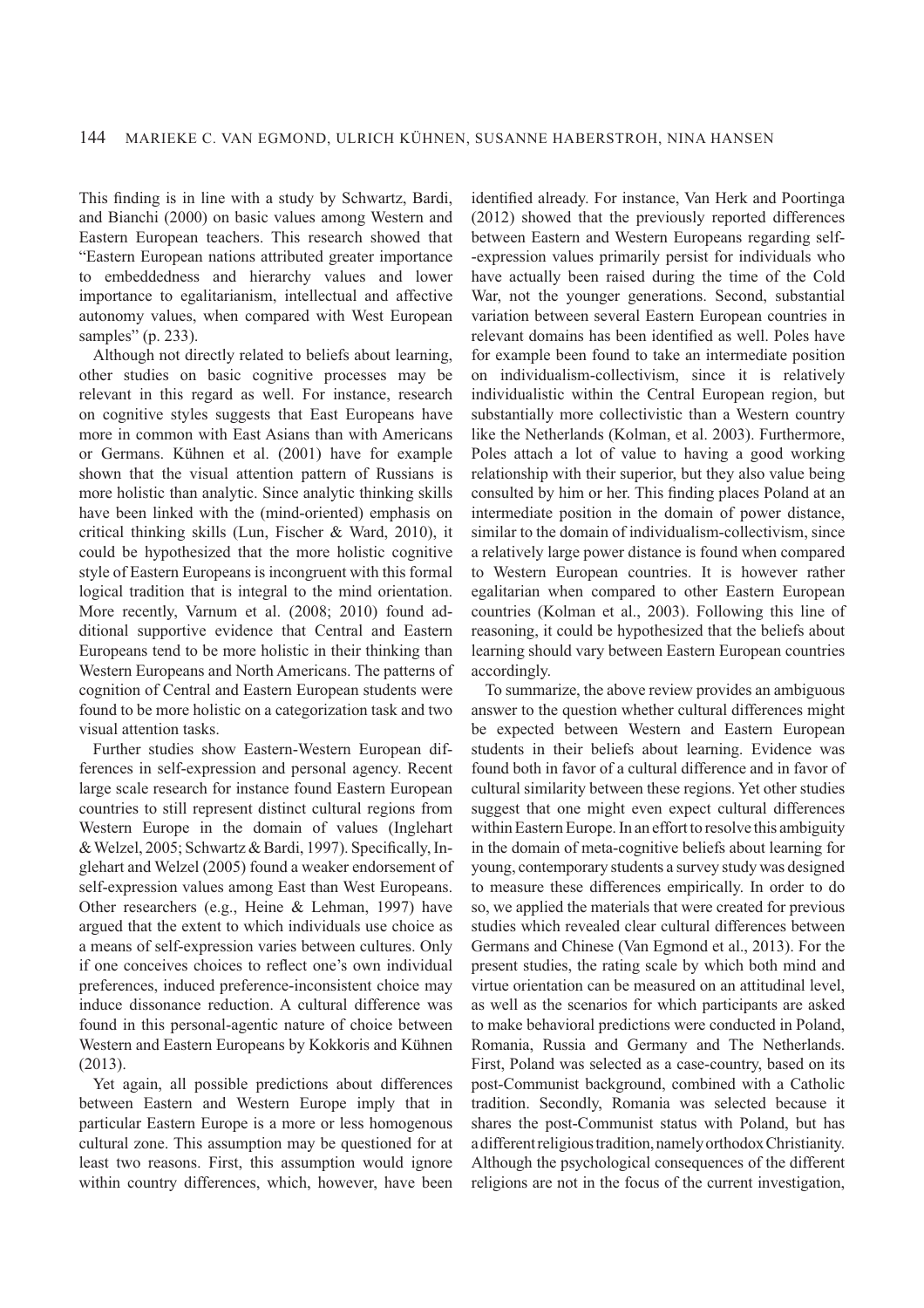it is worth noticing that previous studies found positive relations between religiosity and work related values, such as the aspiration to fulfill one's responsibility to contribute to society (Parboteeah, Paik, & Cullen, 2009). This latter aspect is also one important component of virtue orientation in learning beliefs. Russia's values share the Orthodox origin but the country is also more secular when it comes to work ethics. However, this influence that was superimposed during communist times does not prevent the Orthodox religion from having significantly shaped people's contemporary beliefs regarding the meaning of work and the need for mental evolution of the individual into the direction of Orthodox religiosity (Böhmer, 2008). However, whether or not the difference in religious backgrounds will be expressed in a difference in orientation of philosophically inclined meta-cognitive beliefs about learning is a question that is yet to be explored. All in all, the high diversity in both societal and religious characteristics of the included countries would make it highly likely that differences in cultural orientations of meta-cognitive beliefs about learning would emerge between these countries. Lastly, Germany was included as a first case-study for Western Europe since it is the largest non-English speaking Western European country in the number of receiving foreign students (OECD, 2010). The Netherlands was included for replication purposes, in order to assess whether the results that are obtained from Germany would hold in a different Western European setting. Two types of measures were applied for the assessment of students' beliefs about learning in all five samples. First, an attitudinal rating scale was applied that measures both the mind and virtue orientation of students' beliefs about learning on an attitudinal level. Secondly, a behavioral scenario questionnaire was included to obtain an indication of behavioral preferences of students in concrete, everyday academic situations.

# **STUDY 1**

# **Methods**

**Participants**. The total sample consisted of 274 students. All participants were enrolled at a university in their home country and had never studied abroad. The distribution across academic disciplines was calculated for each sample, based on the categories: social sciences, humanities, sciences (e.g. biology, mathematics, and physics), economics / business administration, other (e.g. logistics, sustainable development). No large differences in distribution across academic discipline occurred between the sub-samples.

The German sub-sample consisted of 55 students (33 female, 22 male), with a mean age of 23.7 (*SD* = 3.3).

A small plurality was formed by students from the social sciences (38%), with the other two largest groups being formed by students from the sciences (26%) and humanities (26%). The Polish sub-sample consisted of 80 students. Twenty-one students were excluded from the analyses because they indicated to have studied abroad, leaving an included sample of 59 (38 female, 21 male). They were 22 years old on average  $(M = 22.31)$ .  $SD = 2.34$ ). A small majority (28 %) of these students were enrolled in economics or business administration programs. The remaining sample was nearly evenly spread across the social sciences (23%), humanities (23%) and sciences (19%). The Romanian sub-sample consisted of 67 students (42 female, 25 male), who were 22.2 years old on average  $(SD = 3.9)$ . The distribution across academic disciplines was nearly equal across the categories as well, with a small majority of 32% of students enrolled in the social sciences. The student sub-sample from Russia only includes students from the Higher School of Economics (HSE) in Moscow. A total of 93 students participated (67% female). Students from the social sciences were overrepresented in this sample, due to the nature of the institution. However, students from diverse areas of the social sciences were included in the sample in the following distribution: political science, sociology and psychology: 49%; economy, business and law: 30%, other (journalism, advertising, and logistics): 15%.

**Material**. All participants completed the mind – virtue orientation scale and behavioral scenario questionnaire in their native language and all translations were created using the forward- and back-translation method. The attitudinal rating scale consists of 18 items; half of them measuring mind-oriented beliefs about learning and half measuring virtue-oriented beliefs about learning. Agreement with each item was indicated on a 7-point Likert scale, ranging from 1 (*strongly disagree*) to 7 (*strongly agree*). Example items for the mind orientation subscale include "*A good student challenges a professor on content matters*", and "*Debating a subject is the true path to understanding it*." The virtue orientation subscale included statements, like "*Professors should be treated with respect, because they are more knowledgeable*", and "*Good learning requires quiet contemplation*".

The behavioral scenario questionnaire consisted of nine scenarios that describe situations that students will typically encounter at some point during their university studies. In each scenario a hypothetical student was described who found him/herself in an everyday academic situation in which the protagonist has to make a behavioral decision between a mind oriented and a virtue oriented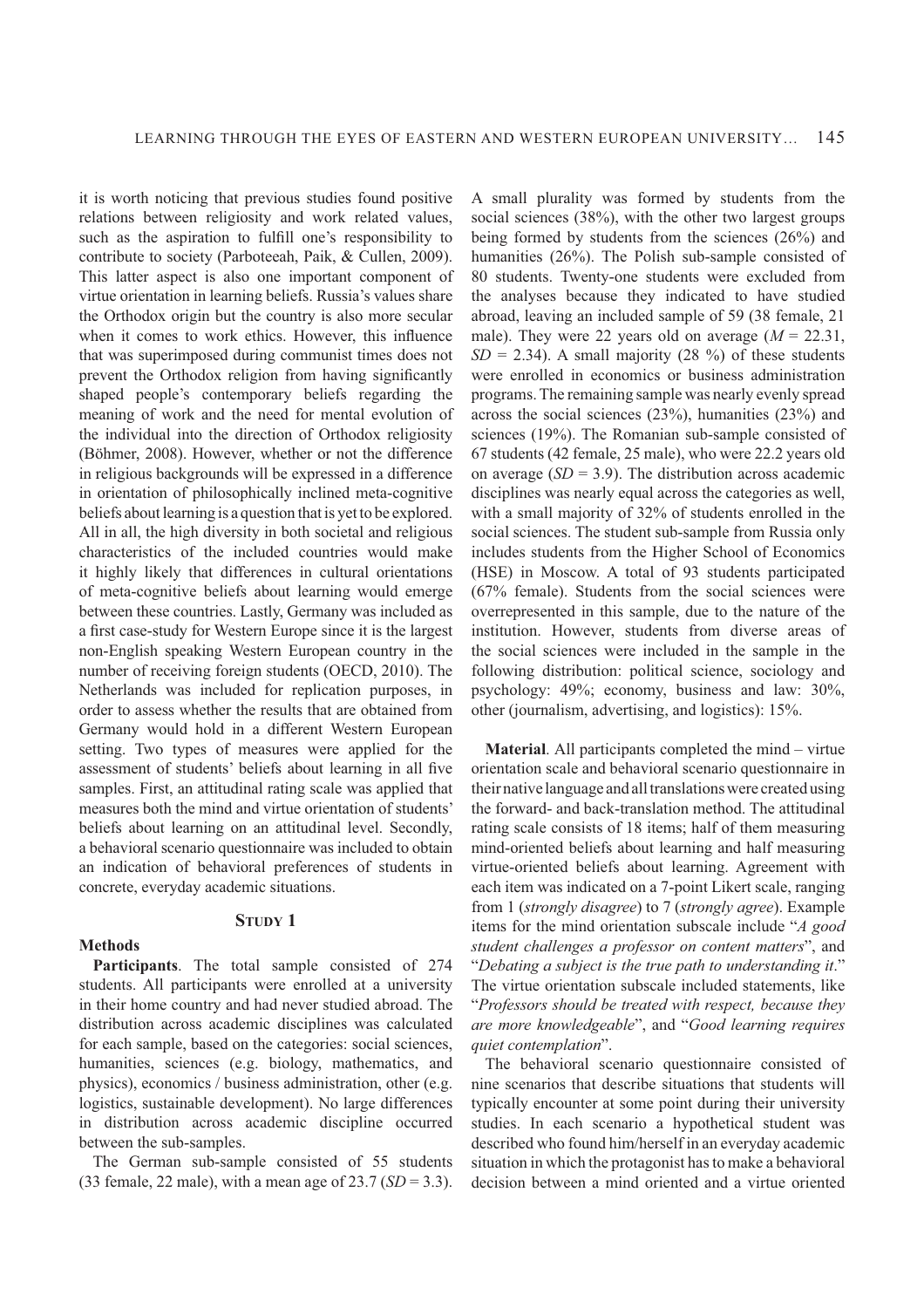way of acting (e.g., *Samantha is attending a Psychology lecture. The professor is explaining one of the classic theories, developed by an authority in the field. She however recognizes that she has a doubt about the theory. What should she do?*). The names of the protagonists were adjusted in each translation to reflect commonly used names in the countries at hand.

The questions that followed each scenario consisted of two subsections. First, students were asked to select either a mind-oriented option (1 in the example below) or a virtue-oriented option (2) that they would recommend as the most appropriate response to the described situation for the protagonist (Option 1 = *Pursue her feelings of doubt and follow-up on it. She should express her thoughts openly* and Option 2 = *She should study the theory and the words of the authority better to make sure she fully understands the theory before expressing her thoughts openly)*. Secondly, participants were asked to rate the likelihood with which they themselves would engage in both the mind-oriented option and the virtue-oriented option (e.g., *If you were Samantha, how likely is it that you would…*) on a 7-point Likert scale, ranging from 1 (*very unlikely*) to 7 (*very likely*).

**Procedure**. German participants anonymously completed a paper version of the scale. Data collection took place on campus at a medium-sized public university. Participants received the request to complete the questionnaire as an additional task, following participation in a social psychological experiment on unrelated topics.

The Polish, Romanian and Russian students completed the questionnaire online. First of all, an invitation to the survey was sent to a mailing list for young Eastern European scholars (www.joe-list.de). Separate data collection strategies were then additionally applied in

Table 1 *Means and Cronbach's alpha scores by country and sub-scale*

Poland, Romania and Russia. For the Romanian sample, the main recruitment strategy consisted of the publication of a call for participation on a web forum for Romanian students. Secondly, Romanian students were recruited to participate through an announcement on the mailing list of an international university in Germany. The Romanian students who were studying at this university were asked to forward the email invitation to their network of Romanian friends who were not studying at this university, but in Romania itself. A similar recruitment strategy was applied for the Polish sample. Here, contact persons from several Polish student unions were approached by email and asked to distribute an email including a link to the survey to the members of their organizations. In Russia, faculty members of the HSE Moscow were contacted and requested to distribute the link to the survey to their students. All students voluntarily participated in the study.

#### **Results**

**Reliability**. Over all, the reliability scores for all four samples reached satisfactory levels. The reliability scores of the mind and virtue-oriented items of the scale are reported per country in Table  $1^1$ . Moreover, since the reliability scores of the mind and virtue orientation items separately are satisfactory as well, two mean scores were calculated for the mind-oriented items and virtue-oriented items each for all subsamples for the following analyses.

**Rating scale: mind and virtue-oriented beliefs**. The main research question was whether the beliefs about learning of students from the culturally distinct regions of Poland, Romania, Russia and Germany are more mindoriented or virtue-oriented and, if cultural differences could be found in the beliefs about learning between these groups of European students.

|                     |          | Germany    | Poland     | Romania    | Russia    |
|---------------------|----------|------------|------------|------------|-----------|
| Mind orientation    | M(SD)    | 5.38(.64)  | 5.16(1.1)  | 5.76(.86)  | 5.53(.80) |
|                     | $\alpha$ | .64        | .88        | .91        | .79       |
| Virtue orientation  | M(SD)    | 4.69(0.59) | 4.74(1.07) | 4.61(0.94) | 4.78(.88) |
|                     | $\alpha$ | .51        | .88        | .86        | .79       |
| Full scale $\alpha$ |          | .64        | .93        | .93        | .86       |

<sup>1</sup> It should be noted that the Cronbach's alpha scores are distinctly lower for the German sample, as compared to the three other countries. Since the scale has been applied successfully in similar samples in previous research (e.g., Van Egmond, 2011) and the alpha of the scale as a whole transcends the.6 threshold, the current sample was included in the analyses for comparative purposes.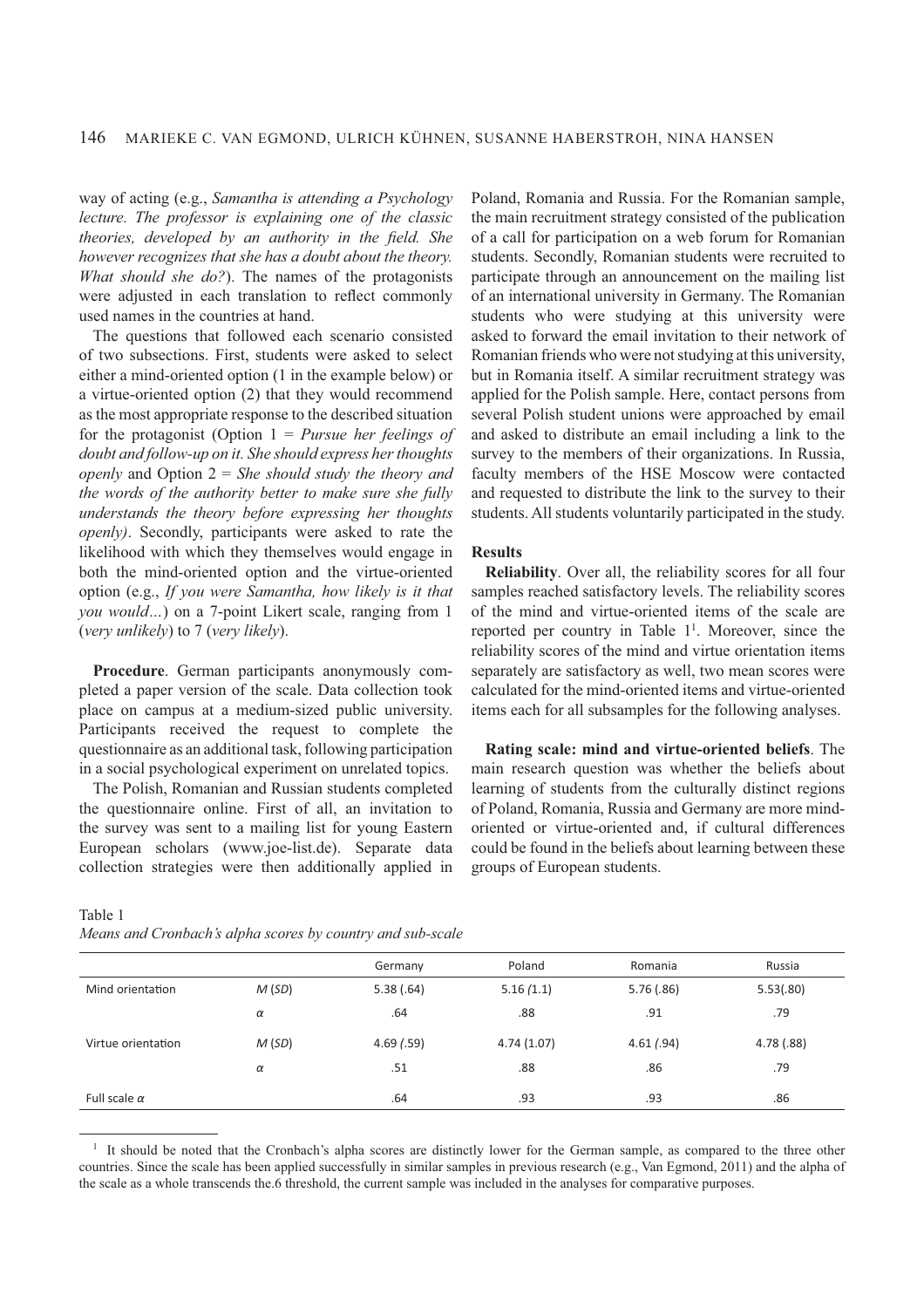In order to answer this question the mean scores for mind and virtue orientation were submitted to an analysis of variance with culture (Polish / Romanian / Russian / German) as between-subjects factor and orientation of beliefs (mind / virtue) as within-subjects factor. This ANOVA revealed a highly significant main effect of orientation,  $F(1, 270) = 217.37, p < .001, \eta^2 = .45$ . All four groups endorse the mind-oriented beliefs more strongly than the virtue-oriented beliefs. Table 1 includes an overview of the mean scores on the mind and virtue orientation within all four countries. Additional pairedsamples t-tests reveal that the difference in endorsement of mind and virtue-oriented beliefs is significant at the *p* <.001 level within all four countries.

In addition to the significant main effect, the analysis also yielded a significant interaction effect between orientation and culture,  $F(3, 270) = 8.29, p < .001, \eta^2 = .08$ . The difference between mind and virtue orientation endorsement is smallest in the Polish sample and the Romanian students indicate slightly higher endorsement of the mind-oriented beliefs than the other two groups. However, none of the post-hoc tests yielded a significant result (all  $p$ 's  $> .5$ ).

In order to explore whether the students' gender or academic discipline would affect their beliefs, two additional within-subjects analyses of variance were conducted within each cultural subsample with either gender (female / male) or academic discipline (Social sciences / sciences / humanities / business / other) as additional between-subjects factor. None of these analyses revealed a significant interaction effect with orientation (*p*'s >.05). Neither gender nor academic discipline had an effect on the orientation of the learning beliefs of the students.

**Scenarios: forced-choices of appropriate behavior**.As described above, the used scenarios are brief descriptions of a student finding him- or herself in ambiguous situation. For each scenario two alternative ways of behavior were presented; one being in line with the mind orientation and the other reflecting virtue orientation. Participants were first asked to indicate which behavioral alternative they find more appropriate in response to the described situation. In order to look for potential cultural differences with regard to these choices, the mean number of selected mind orientation options (out of a maximum of nine) was submitted to a one-way analysis of variance with culture as between-subjects factor (Polish, Romanian, Russian, German). This analysis did not yield a significant effect,  $F(3, 254) = 1.31$ ,  $p > .05$ . Culture was thus not found to have a significant effect on the frequency with

which Polish ( $M = 6.08$ ,  $SD = 1.20$ ), Romanian students  $(M = 6.05, SD = 1.29)$ , Russian  $(M = 6.15, SD = 1.18)$ and German  $(M = 6.45, SD = 1.17)$  select the mindoriented option as the most appropriate response. In other words, equal percentages of students in the three cultural groups selected the mind-oriented option more frequently (5 or more times) than the virtue-oriented option as the most appropriate response in the given situation (Polish: 92.3%; Romanian: 89.5%; Russian: 91.4%; German:  $94.5\%$ :  $\chi^2(1, N = 258) = 10.36, p = .92$ ).

**Scenarios: predictions for own behavior**. The second part of each scenario item consisted of an indication of the likelihood with which the participants themselves would engage in both the mind-oriented option as well as the virtue-oriented one (i.e., two likelihood ratings were assessed for each scenario). For each sample of participants we calculated a mean score over all likelihood ratings to engage in the mind-oriented kind of behavior, and a second one for the virtue-oriented behavioral options, respectively. These two scores were subjected to an analysis of variance with culture as between- and orientation as within-subjects factor. The only significant effect that this analysis yielded was a strong main effect for orientation,  $F(1, 268) = 139.08$ ,  $p \le 0.001$ ,  $\eta^2 = .34$ . Students in all four countries predicted to behave more



*Figure 1.* Self-reported behavioral likelihood of engaging in mind and virtue oriented behaviors, by culture.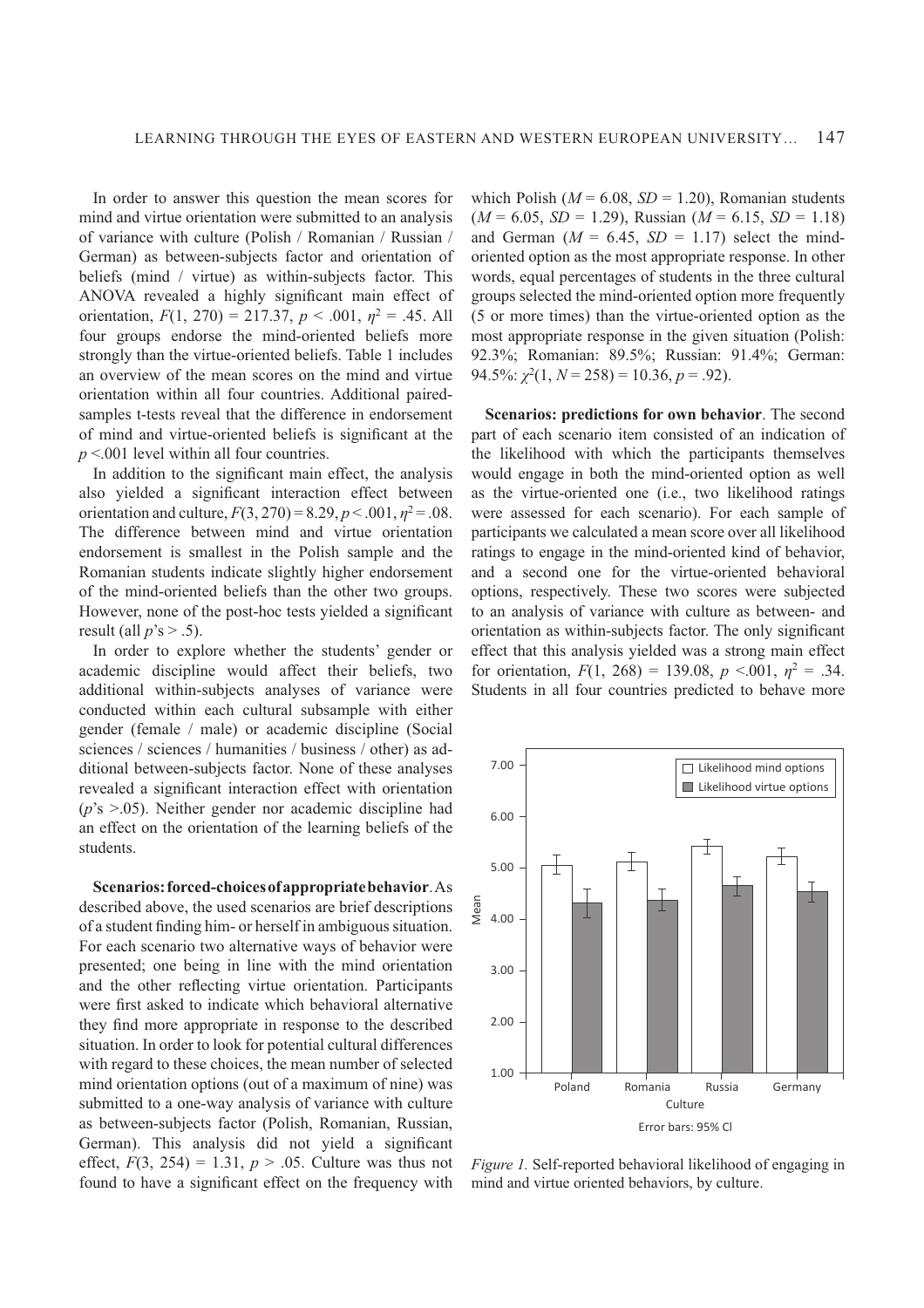likely in a mind- than virtue-oriented way in the described scenarios. This pattern of results was in the same direction as the results of the attitudinal scale ratings: Poland *t*(51) = 4.90, *p* < .001; Romania *t*(66) = 6.12, *p* < .001; Russian *t*(97) = 7.64, *p* < .001; Germany *t*(54) = 5.59, *p* <.001. As illustrated in Figure 1, students from all four samples indicated higher likelihood ratings for the mindoriented options than the virtue-oriented options. They did so to the same degree in all three countries. In other words, students from Poland, Romania, Russia and Germany were found to be equally likely to behave in a mind-oriented fashion. They also reported to be equally likely, that is less likely than mind-oriented, to behave virtue-oriented.

# **Discussion**

Study 1 provided first evidence for a striking crosscountry similarity in the relative endorsement of mind and virtue-oriented beliefs about learning in Western and Eastern European contexts. Irrespective of the culture of origin and irrespective of the kind of measurement being used (scale versus scenarios), we found a clear pattern: Students were strongly more mind- than virtue-oriented. However, several limitations of Study 1 can be identified that question the validity and reliability of the obtained pattern of results. For example, the reliability of the scale was relatively low in the German sample (in contrast to previous research, see Van Egmond, 2011). It might also be argued that the sample of Russian students, all enrolled in Moscow is not representative of other regions in the country or other settings of higher education. Thirdly, the sample that was obtained in Poland through the method of data collection that we applied could be argued to have resulted in a biased sample (e.g., self-selection of highly motivated students). Lastly, the applied Polish translation included some uncommon phrasing and words. For these reasons, Study 2 was designed as a replication and validation study in order to address these shortcomings.

### **STUDY 2**

Study 2 differed from Study 1 with regard to three aspects. First of all, we included a different Western European country (the Netherlands) in order to check the representativeness of the results from Germany for the Western European context. Secondly, a translation-check was conducted for the Polish material by a multilingual German-English-Polish academic, in the intercultural field. This check resulted in a minimal wording adjustment to increase the appropriateness of the survey to the Polish language. Lastly, the data-collection in Russia was extended to two different settings of higher education, both outside of Moscow.

# **Methods**

**Participants**. The total sample consisted of 313 students from four countries: the Netherlands, Germany, Poland and Russia. The Dutch sub-sample consisted of 70 participants (36 female, 34 male), with a mean age of 21 ( $M = 21.03$ ,  $SD = 2.18$ ). All participants were enrolled at the University of Groningen at the time of the study. Students from a range of disciplines were represented with the largest sub-sample of participants enrolled in a business economics major (46.7%). Another 30% of the sample was enrolled in a medical major and only 18.3% studied a social science discipline, such as sociology, psychology or pedagogy. The German sample was recruited through a student mailing list at the University of Osnabrück (a public university in Northern Germany) and resulted in a total sample of 101 participants (76.2% female) 2 . The mean age of the sample was 22  $M = 22.84$ ,  $SD = 4.26$ and students were enrolled in the social sciences (21.2%), humanities (20 %), business / economics and law (30.6%), and biomedical / engineering / technological sciences (28.2%). The Polish sample consisted of 81 participants in total (75  $\%$  female), with a mean age of 23 ( $M = 23.6$ ,  $SD = 3.87$ ). Students were recruited at both public (66.3%) and private institutions. Russian participants ( $n = 58$ ) were recruited in Yaroslavl (Yaroslavl Pedagogical University, 65.5%) and Samara (State Inter-regional Academy for Social Sciences and Humanities, German and English department, 29.3%). The mean age was 20 ( $M = 20.12$ ,  $SD = 2.65$ ) and included only 13% of males.

**Material**. The same rating scale and behavioral scenario questionnaire were applied that were used in Study 1. The Dutch translation was developed by forward- and backward translation in cooperation with two English – Dutch research assistants. The Russian translation was conducted by a German – Russian – English trilingual research assistant and back-translated by two critical Russian – English bilingual assistants who were fully informed of the theoretical background. The Polish version was improved linguistically (see Appendix A).

**Procedure**. Dutch participants were approached by a research assistant at the university library and cafeteria and were requested to anonymously complete a paper

<sup>&</sup>lt;sup>2</sup> The full sample that participated in fact consisted of 336 students. However, in order to create a sample that was comparable in size (and thus degrees of freedom) to the samples from the other countries that are included in this study, a random sample of 30% was drawn. Only this 30% of the full sample of participants is included in the following analyses.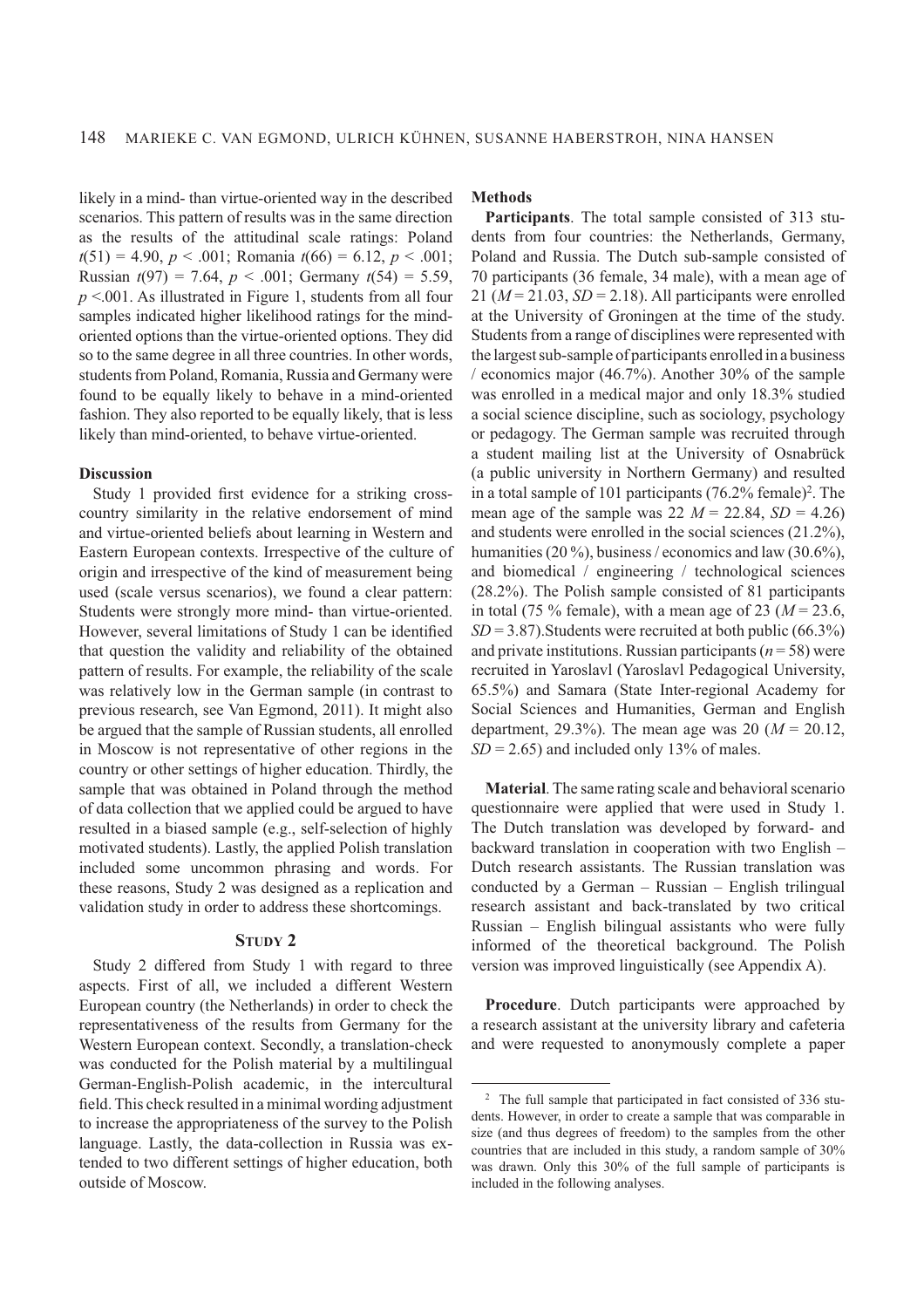Table 2 *Cronbach's alpha scores by country and sub-scale in Study 2*

|                    | Germany | The Netherlands | Poland | Russia |
|--------------------|---------|-----------------|--------|--------|
| Mind orientation   | .71     | .83             | .96    | .78    |
| Virtue orientation | .65     | .77             | .91    | .78    |
| Full scale         | .76     | .88             | .97    | .85    |

version of the survey material. The German, Polish and Russian participants were sent a link to an online version of the survey by program coordinators at their university departments. All subjects participated voluntarily.

#### **Results**

**Reliability**. The reliability scores for all four samples reached satisfactory levels. The reliability scores of the mind and virtue-oriented items of the scale are reported per country in Table 2.

For all four countries, the Cronbach's alpha scores are above the .6 threshold. More specifically, the alphas for both the separate mind and virtue items and the full scale have improved for the German and Polish samples as compared to Study 1. The scores for the newly included sample of Dutch participants are satisfactory as well and in line with scores that have been obtained for samples of Western European students in other studies (Van Egmond, 2011). The mind and virtue subscale correlate moderately with each other  $[r(312) = .65, p < .01]$ , which is in line with the theory that they both tap the respondents' motivation to be a good student, yet at the same time do address different ideas of how to achieve this goal.

**Rating scale: mind and virtue-oriented beliefs**. In replication of the first study, the main research question of Study 2 was whether the beliefs about learning of students from the Netherlands, Germany, Poland and Russia are more mind-oriented or virtue-oriented and, if cultural differences could be found in the orientations of beliefs about learning between these groups of European students. To answer this question, the mean scores for mind and virtue orientation were submitted to an analysis of variance with culture (Dutch / German/ Polish / Russian) as between-subjects factor and orientation of beliefs (mind / virtue) as within-subjects factor. This ANOVA revealed a significant main effect of orientation,  $F(1, 309) = 103.7, p < .001, \eta^2 = .25.$ Students from all four countries endorse the mind--oriented beliefs more strongly than the virtue-oriented beliefs (Dutch:  $M_{mind} = 4.70$ ;  $SD = .77$  vs.  $M_{virtue} = 4.43$ ;

 $SD_{\text{virtue}} = .65$ ;  $t(67) = 3.05$ ,  $p < .01$ ; German:  $M_{\text{mind}} = 5.38$ ;  $SD = .71$  vs.  $M_{\text{virtue}} = 4.76$ ;  $SD = .70$ ;  $t(100) = 8.02$ ,  $p < .01$ ; Polish:  $M_{\text{mind}} = 4.62$ ; *SD* = 2.1 vs.  $M_{\text{virtue}} = 4.04$ ; *SD* = 1.7;  $t(91) = 6.12, p < 001$ ; Russian:  $M_{\text{mind}} = 5.26$ ; *SD* = 1.0 vs.  $M_{\text{virtue}} = 4.84$ ; *SD* = 1.0;  $t(60) = 3.73$ ,  $p < 001$ ).

The analysis also revealed a significant interaction effect between orientation and culture,  $F(3, 309)$  = 3.52,  $p < .05$ ,  $\eta^2 = .03$ . This effect was however mainly driven by the Dutch sample. Fisher's least significant difference post-hoc tests revealed that with regard to mind orientation, students from the Netherlands scored lower than any other cultural group, while the remaining three groups did not differ significantly from one another. By contrast, with regard to virtue orientation the Dutch and Polish sample displayed lower scores (not significantly differing from one another) than both the German and the Russian sample (which also were not significantly different from one another). As also evidence by the small interaction effect, this effect was rather small. Additionally, it is important to recall that our studies have been conducted with the goal to identify potential cultural differences (or similarities) in the *relative* emphasis that people place on mind and virtue orientation, not on absolute differences across cultures. After all, the pattern of a higher endorsement of mind oriented beliefs over virtue oriented ones remained for all four samples. Lastly, within-subjects analyses of variance revealed that the possible mediating variables of gender and academic discipline did not result in a significant interaction with students' orientation beliefs in this study either.

**Scenarios: forced-choices of appropriate behavior**. In order to look for potential cultural differences with regard to the behaviors that students saw as the most appropriate course of action in the nine academic scenarios that they were presented with, the mean number of selected mind orientation options was submitted to a one-way analysis of variance with culture as betweensubjects factor (Dutch, German, Polish, Russian). This analysis also yielded a significant effect,  $F(3, 274) = 7.30$ ,  $p \leq 0.001$ . Interestingly, the Polish students are the ones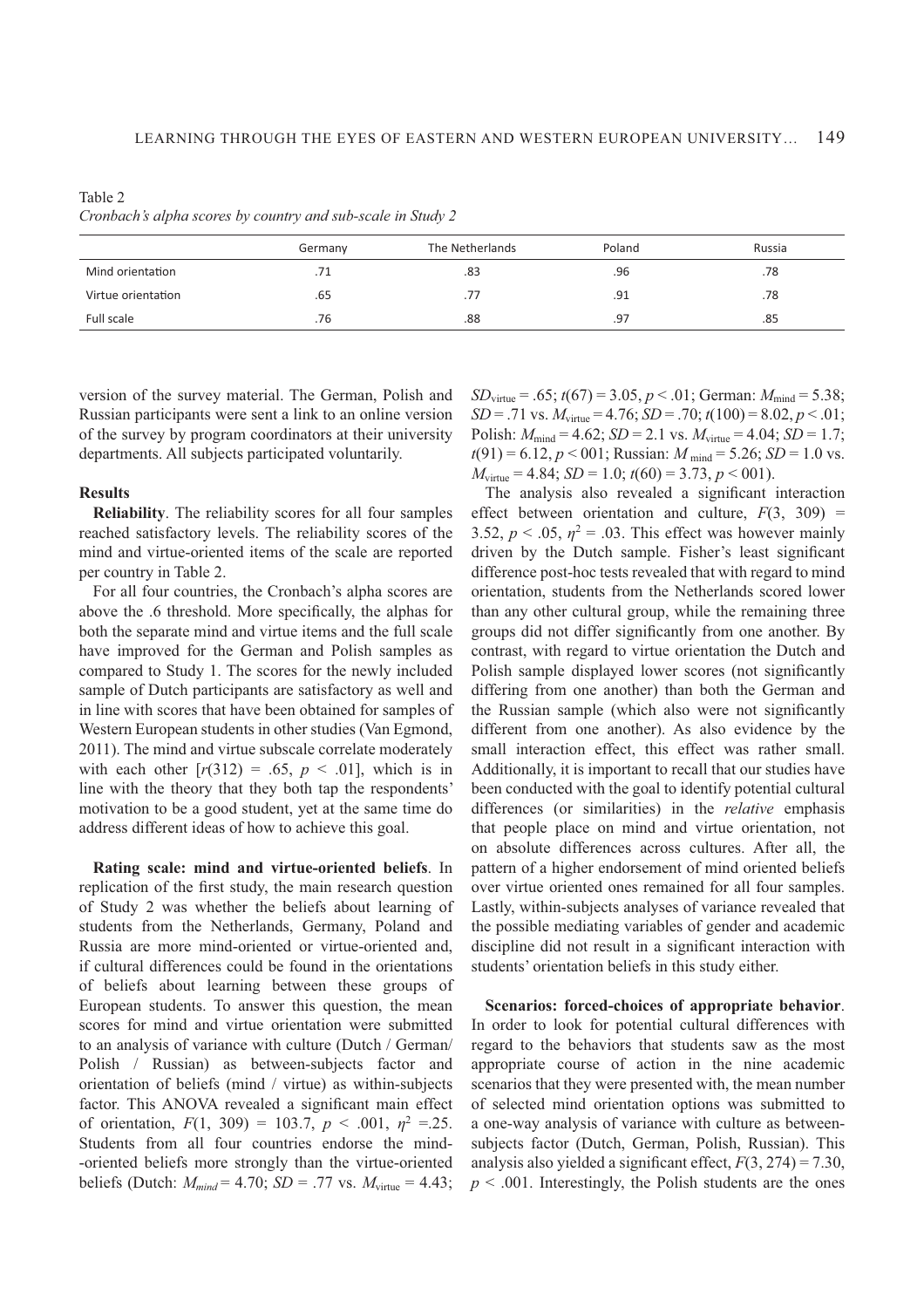who selected the mind-oriented behavioral option most frequently (Dutch:  $M_{\text{mind options}} = 5.74$ ;  $SD = 1.22$ ; German:  $M_{\text{mind options}} = 5.67$ ; *SD* = 1.39; Polish:  $M_{\text{mind options}} = 6.53$ ;  $SD = 1.34$ ; Russian:  $M_{\text{mind options}} = 5.57$ ,  $SD = 1.20$ . In all three samples, students thus expressed a preference for the mind oriented responses, as indicated by the finding that all mean scores are above the mid-point of  $M_{\text{mind} \text{ options}} = 4.5$ . The degree to which they did so however differed.

**Scenarios: predictions for own behavior**. The two mean scores for the likelihood with which students indicate to engage in the mind and virtue-oriented behavioral responses were subjected to an analysis of variance with culture (Dutch / German / Polish / Russian) as between- and orientation as within-subjects factor. This analysis also yielded a significant effect for orientation,  $F(1, 297) = 73.58, p < .001, \eta^2 = .20$ . Students in all four countries predicted to behave more like the mind-oriented than virtue-oriented ways in the described scenarios. This pattern of results is in the same direction as the results of the attitudinal scale ratings. As illustrated in Figure 2, students from all three samples indicated higher likelihood ratings for the mind-oriented options than the virtue-oriented options. However, in contrast to the results of Study 1, the analysis of variance also yielded a significant interaction



*Figure 2.* Self-reported behavioral likelihood of engaging in mind and virtue oriented behaviors, by culture.

effect for culture,  $F(3, 297) = 10.68, p < .001, \eta^2 = .1$ . The LSD post-hoc comparisons reveal that it is primarily the Polish students who significantly differed from all three other groups (all  $p$ 's  $\leq$  .05) in their likelihood of engaging in virtue-oriented behaviors. Polish students indicated to be less likely to engage in these types of behaviors than students from both other countries.

**Further analyses.** The aims of Study 2 were to increase the reliability of the findings from Study 1, first by using an improved translation of a Polish version of our scale, and second by collecting data from another western culture (The Netherlands), and third to validate the measures. The size of the included samples does not allow the application of confirmatory factor analyses. Different heuristics exist (e.g., Westland, 2010), but a simple guideline is that a sample size of 150 or more is typically required as a minimum to obtain parameter estimates that have standard errors small enough to be of practical use (Anderson & Gerbing, 1988). We instead asked the question whether the results that are obtained on mind and virtue orientation on the scale measure would correspond to the results that are obtained on the scenario measure. If a correlation is found between mind orientation as measured on the scale and the likelihood of engaging in mind oriented behavior as measured in the scenarios, this would support the convergent validity of both measures. Moreover, if this pattern is found in all four samples to the same degree, this would support the cross-cultural validity of the measures. Of course, the same holds true for the virtue orientation scale and the prediction to engage in virtue oriented behavior. By contrast, the discriminant validity of our measures would be supported, if the measure on the mind (virtue) orientation scale would not correlate with the prediction to engage in virtue (mind) oriented behavior. For this reason, Pearson's correlations were calculated between mind and virtue orientation as measured on the scale and the likelihood of engaging in mind and virtue oriented behavior as measured in the scenarios in all four samples separately. The hypothesis that follows from our above reasoning states that the scores for mind (virtue) orientation as measured on the scale would correlate significantly with the scores that are obtained for mind (virtue) orientation as assessed on the scenario measure. In addition, the correlations between the mind (virtue) orientation on the scale and the virtue (mind) orientation behavioral prediction should be smaller. As can be seen in table 3, the empirical findings support this prediction: Overall the mind orientation subscale correlated highly significantly with the behavioral intention for mind, but not for virtue oriented behavior,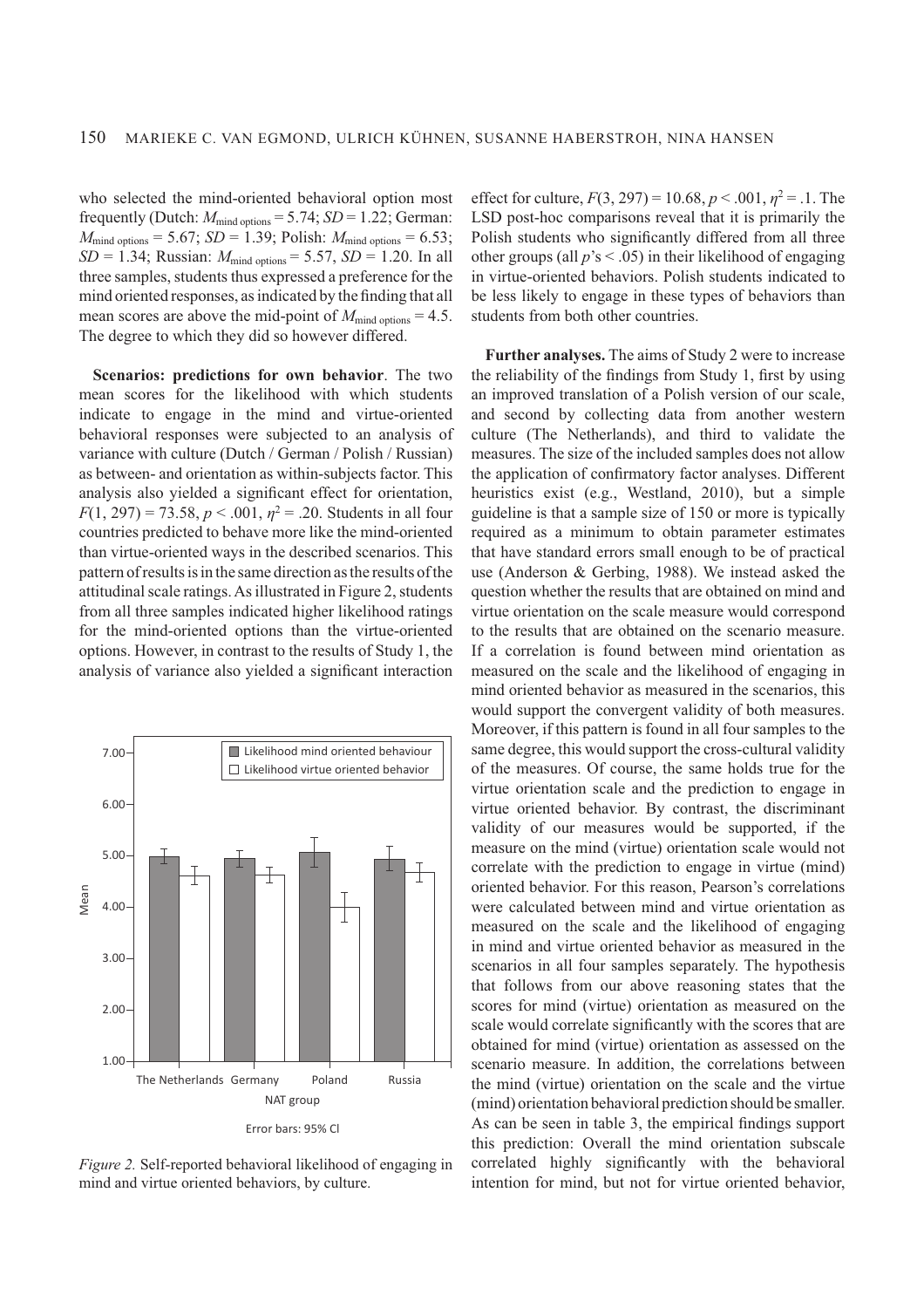| Table 3                                                                                                             |  |
|---------------------------------------------------------------------------------------------------------------------|--|
| Correlations between mind and virtue orientations scores as measured by the scale and scenarios in all four samples |  |

|                 |               | Scenario measure<br>(Behavioral likelihood) |         |
|-----------------|---------------|---------------------------------------------|---------|
|                 | Scale measure | Mind                                        | Virtue  |
| The Netherlands | Mind          | $.37**$                                     | .10     |
|                 | Virtue        | .11                                         | $.39**$ |
| Germany         | Mind          | $.51**$                                     | .18     |
|                 | Virtue        | .05                                         | $.37**$ |
| Poland          | Mind          | $.35***$                                    | .09     |
|                 | Virtue        | .17                                         | $.31**$ |
| Russia          | Mind          | $.51***$                                    | .19     |
|                 | Virtue        | .17                                         | $.35**$ |

while the reverse was true for the virtue orientation subscale. This pattern of correlations was observed in all four samples. In terms of cross-cultural comparison, the largest discrepancy is found between the correlation for the mind orientation on both measures in Germany and Poland. A Fisher r-to-z transformation however indicates that this difference is not significant ( $z = 1.24$ ,  $p > .05$ ). These findings thus support the convergent validity across cultures of the applied measures.

#### **Discussion**

The results of Study 2 partly replicate the findings of Study 1 and form an interesting replication of the degree to which students in diverse Western and Eastern European contexts think about learning. Study 2 provides additional support for the hypothesis that the meta-cognitive beliefs about learning take on a primarily mind oriented focus across the European region. This study thus supports the finding that students from Poland as well as Russia are oriented towards the culturally Western mind orientation of learning that is also strongly endorsed in the Western European countries of Germany and the Netherlands. Despite relative differences in the degree to which mind orientation is preferred over virtue orientation, it is a rather robust finding that mind orientation takes prevalence over virtue orientation in the domain of meta-cognitive beliefs about learning.

The main cultural difference that emerged is in the degree to which primarily Polish students indicate to be likely to engage in virtue-oriented ways in response to common academic situations. They are less inclined to engage in these types of behaviors than either students in Germany, Russia or the Netherlands. These results are thus strongly in line with the findings of Szteinberg, den Brok and Hurek (2004) as well as those of Lammers et al. (2010) and Kowalski (2008) in the sense that they support the conclusion that the ideals for learning that exist in Western and Eastern European contexts are relatively similar.

### **GENERAL DISCUSSION**

The reported studies provide first empirical evidence for a remarkable overlap in culturally shaped meta-cognitive beliefs about learning across diverse European national contexts. That is to say that more than twenty years after the systemic changes that took place in the communist Eastern European countries, the current studies find remarkable similarity in students' perspectives on their academic studies. On the attitudinal level, no cultural difference was found in the degree to which students from Western (German and Dutch) and several Central / Eastern European countries (Poland, Romania and Russia) endorse mind and virtue-oriented beliefs about learning. Students in all countries indicated to endorse the culturally 'western' mind-oriented beliefs about learning more strongly than the virtue-oriented ones. In Study 1, no difference was found for their behavioral intentions either. However, a refined replication study revealed that the orientation of Polish students, when it comes to behavioral intentions in concrete academic settings slightly deviates from both the Dutch and Russian context in the sense that Polish students endorse virtue orientation to an even lesser extent than students from the other two countries do.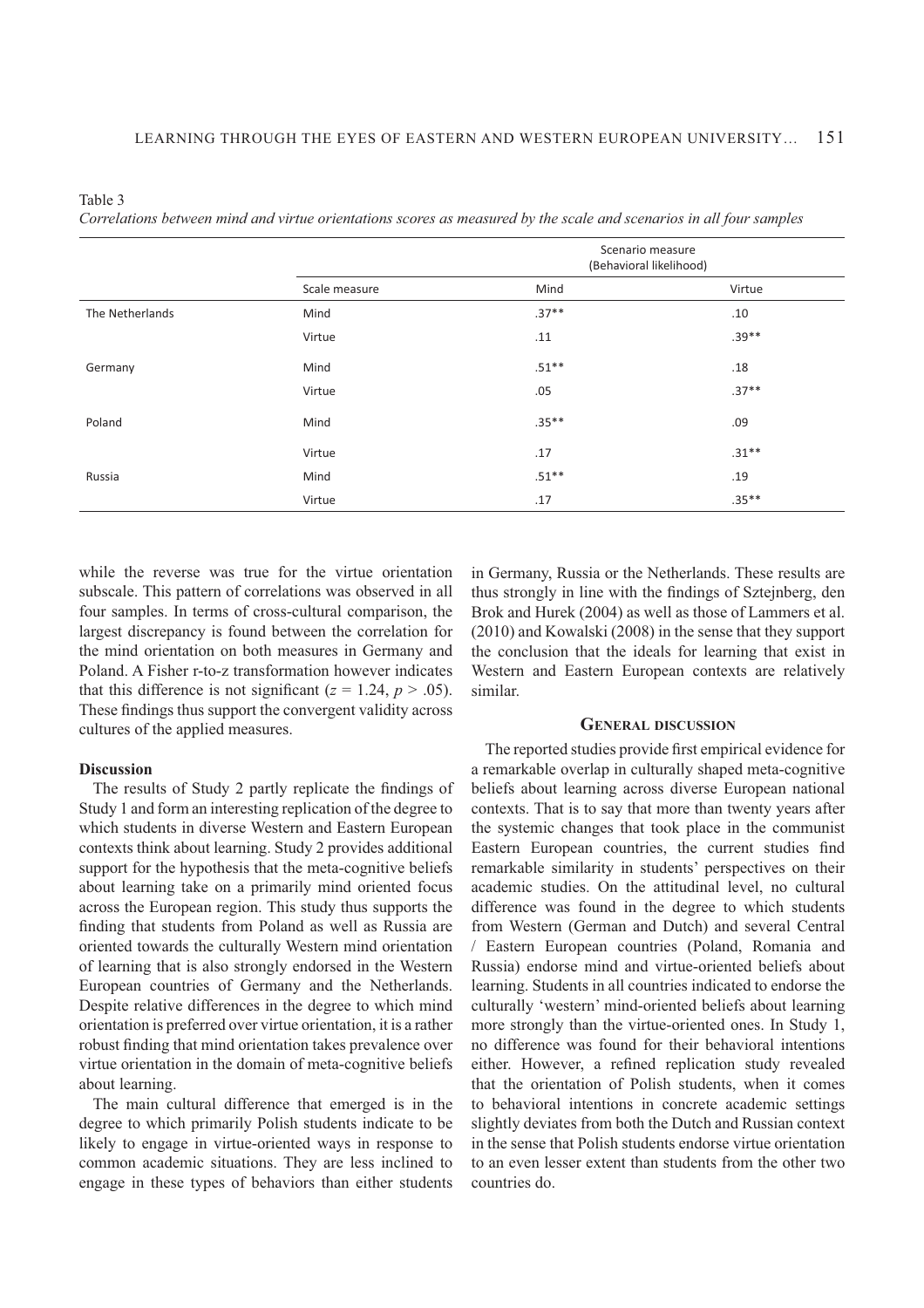# **Theoretical implications**

On a theoretical level, our results are thus in line with the literature that suggests that historical traditions which relate back to the legacy of ancient Greek philosophy (and Socrates in particular) are shared by diverse European contexts. Our analysis reveals a rather robust emphasis that is placed on mind-oriented elements of the concept of learning over virtue-oriented aspects across the included Western and Eastern European countries. It is the ancient philosophical legacy that penetrates contemporary thought over and above temporary and super-imposed sociopolitical influences. This is remarkable, given that previous studies have also found similarities between Eastern Europeans and East Asians with regard to some aspects of cognitive functions, such as collectivistic values and holistic cognition (e.g. Varnum et al., 2008; Kühnen, et al., 2001; Kolman et al., 2003). However, in line with recent studies that are related to cultural values and learning preferences, our findings suggest that there exists a high degree of similarity in the cultural orientation towards learning within the European setting. This result also implies that the emphasis on virtue-oriented beliefs and learning-related behaviors that has been found for Chinese students may not be merely due to their collectivistic values or holistic cognition, but indeed may reflect the specifically Confucian heritage in learning beliefs.

#### **Practical implications**

On an applied level, the findings have important implications in the domain of international academic exchange. In line with Van Herk and Poortinga's findings (2012) for the value orientations of young Europeans, the current study namely suggests that cultural beliefs about learning are highly similar for European student generations that have been born after the fall of Communism. The stereotypic beliefs of Western European faculty members who welcome students from Central and Eastern European countries into their classroom with the belief that they are at disadvantage, due to the heritage of communism in these countries can be contradicted with our findings. In fact, students from countries as diverse as Poland, Romania and Russia are equally comfortable with mind-oriented beliefs about learning on both the attitudinal and behavioral level. The results thus suggest that once practical and bureaucratic limitations to international academic exchange are improved (Lane & Kinser, 2012), cultural differences on the level of meta-cognitive beliefs about learning should only form a minimal problem for faculty members and students within the European context. Instead, this relative similarity should enable them to take full advantage of the benefits of the Russian

and other Eastern/Central European higher education landscapes that are starting to open up.

#### **Limitations and future research directions**

The interpretation of our findings is limited by the fact that a lack of evidence in favor of the alternative hypotheses may not be understood as evidence in favor of the null hypothesis. It may for example be that the non- -significant findings that we observed are due to the fact that cultural differences that might exist between students in these countries are not captured by the applied instrument. One might argue that there are specific Eastern European assumptions about learning that are not captured by the mind and virtue orientation measures. Moreover, cultural differences in other domains may play a role which are not captured by the mind and virtue orientation framework (e.g., pursuing a university education for the purpose of finding a good job). Secondly, although the included samples were large enough to obtain meaningful results, it is obvious that samples of 50 or more students from each country can hardly be claimed to be truly representative samples of each of the national cultures. Although the similar pattern of findings in studies 1 and 2 point to robustness of our findings, further research should be directed at answering the question whether the results of the current study can be generalized to the wider population. In such pursuits of additional data collection, it would also be advisable to include students from an even more diverse range of countries, academic disciplines and types of higher education settings in order to assess differences that exist within the Eastern and Western contexts themselves. Furthermore, future studies should take a closer look at whether religious orientation is related to learning beliefs and in particular to virtue orientation. As outlined in the beginning, such a relationship might be expected because previous studies have linked religiosity to work related values (Parboteeah et al., 2009). Additional attention could then also be paid to the development of the measure's validity. The divergent validity of the concepts of mind and virtue orientation with other measures of cultural differences on the psychological level could for example be assessed if participants would complete a value orientation or self-construal measure as well. Furthermore, it is important to note that even though we have tried to develop a measurement that is closer to behavior than a pure attitudinal Likert scale, we still assessed behavioral *intentions* – not actual behavior. Strictly speaking our scenario measurement has assessed how students would like to see themselves acting in a concrete situation where they have the choice between mind and virtue oriented behavior. What they actually do,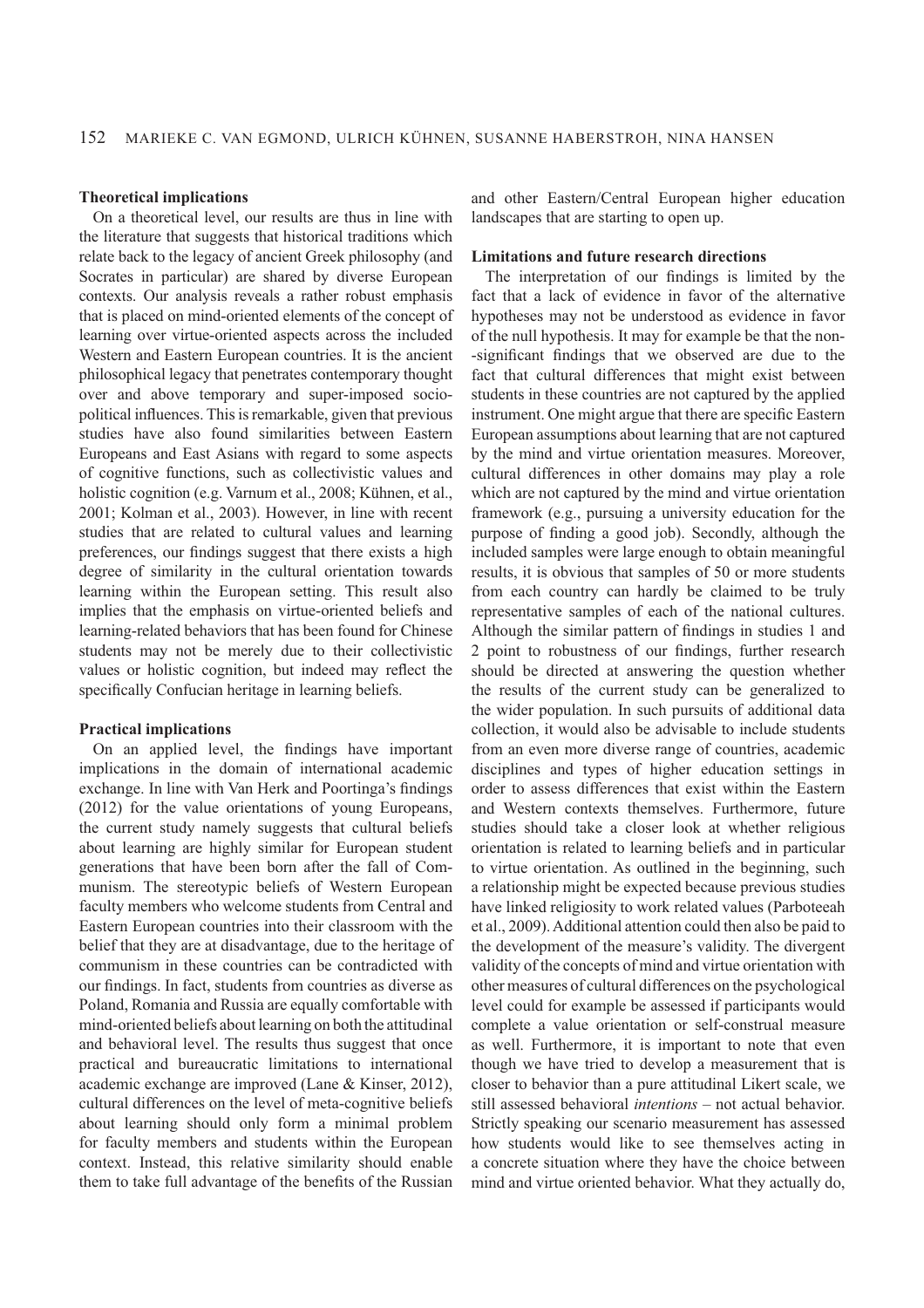might still be different. Lastly, it would be reasonable to expect the intensive and quick processes of value change that are currently developing in this region to continue over the years to come. The development of the students' orientations in beliefs about learning and the relationship of these beliefs on an attitudinal level, with their more concrete behavioral preferences in real-life settings could be tracked over time in studies with a longitudinal perspective.

# **CONCLUSION**

In conclusion, the cultural similarity that is found in the beliefs and behavioral preferences of students from diverse West and East European countries that are each marked by large social, historical, religious and cultural variation is remarkable. Even though these cultures differ for example in the endorsement of cultural values (e.g., Inglehart & Welzel, 2005 or Schwartz & Bardi, 1997) and cognitive style (Varnum, Grossmann, Katunar, Nisbett, & Kitayama, 2008), we provide first evidence that students from the Netherlands, Germany, Poland, Romania and Russia share the same meta-cognitive beliefs about learning to a large extent. This finding might be a tentative sign for a relatively harmonious integration of students from highly diverse European regions into a joint Western-oriented higher education system.

#### **REFERENCES**

- Ammermüller, A., Heijke, H., Wößmann, L. (2005). Schooling quality in Eastern Europe: Educational production during transition. *Economics of Education Review*, *24*, 579–599.
- Anderson, J. C., Gerbing, D. W. (1988). Structural equation modeling in practice: A review and recommended two-step approach. *Psychological Bulletin*, *103 (3)*, 411–423.
- Böhmer, A. (2008). About the impact of traditional ethical principles on Western and Russian working life. In: H. Helfrich, A. V. Dakhin, E. Hölter, I. V. Arzhenovskiy (eds.), *Impact of culture on human interaction: Clash or Challenge?* (pp. 257–268). Göttingen: Hogrefe & Huber Publishers.
- Doddington, C. (2007). Critical thinking as a source of respect for persons: A critique. *Educational Philosophy and Theory*, *39*, 449–459.
- Eisemon, T. O., Mihailescu, I., Vlasceanu, L., Zamfir, C., Sheehan, J., Davis, C. H. (1995). Higher education reform in Romania. *Higher Education*, *30*, 135–152.
- Eröss, G. (2012). Central Europe (Bulgaria, Czech Republic, Hungary, Poland, Romania, Slovakia). In: K. Anderson-Levitt (ed.), *Anthropologies of education*. New York: Berghahn Books: USA.
- European Union Press Release (2008). *Interest in the Erasmus programme for students and universities continues to in crease.* Retrieved January 13, 2009, from http://europa.eu/ rapid/pressReleasesAction.do?reference=IP/08/736.
- Heine, S. J., Lehman, D. R. (1997). Culture, dissonance, and self-affirmation. *Personality and Social Psychology Bulletin*, *23 (4)*, 389–400.
- Hofstede, G. (2001). *Culture's consequences. International differences in work-related values.* Beverly Hills, CA: Sage.
- Holloway, S. D., Mirny, A. I., Bempechat, J., Li, J. (2008). Schooling, peer relations, and family life of Russian adolescents. *Journal of Adolescent Research*, *23*, 488–507.
- Holtbrügge, D., Mohr, A. T. (2010). Cultural determinants of learning style preferences. *Academy of Management Learning & Education*, *9 (4)*, 622–637.
- Inglehart, R., Welzel, C. (2005). *Modernization, cultural change and democracy.* New York: Cambridge University Press.
- Kitayama, S., Imada, T. (2010). Implicit independence and interdependence: A cultural task analysis. In: B. Mesquita, L. Feldman Barrett, E. R. Smith (eds.), *The mind in context* (pp. 174–200)*.* New York, NY: The Guilford Press.
- Kokkoris, M., Kühnen, U. (2013) Choice and dissonance in a European cultural context: The case of West and East Europeans. *International Journal of Psychology.*
- Kolman, L., Noorderhaven, N. G., Hofstede, G., Dienes, E. (2003). Cross-cultural differences in Central Europe. *Journal of Managerial Psychology*, *18 (1)*, 76–88.
- Kowalski, S. (2008). The influence of cultural origin on students' learning habits. In: H. Helfrich, A. V. Dakhin, E. Hölter, I. V. Arzhenovskiy (eds.), *Impact of culture on human*  interaction: Clash or Challenge? Göttingen: Hogrefe & Huber Publishers.
- Kühnen, U., Hannover, B., Roeder, U., Schubert, B., Shah, A. A., Upmeyer, A., Zakaria, S. (2001). Cross-cultural variations in identifying embedded figures: Comparisons from the US, Germany, Russia, and Malaysia. *Journal of Cross-Cultural Psychology*, *32*, 365–371.
- Kühnen, U., Van Egmond, M. C., Haber, F., Kuschel, S., Özelsel, A., Rossi, A. L., Spivak, Y. (2012). Challenge me! Communicating in multicultural classrooms. *Social Psychology of Education*, *15*, 59–76.
- Lammers, J. W., Savina, E., Skotko, D., Churlyaeva, M. (2010). Faculty and student perceptions of outstanding university teachers in the USA and Russia. *Educational Psychology*, *30*, 803–815.
- Lane, J., Kinser, K. (2012, June 11). The bear begins to wake: Russia internationalizes. *The Chronicle of Higher Education.* Retrieved June 14<sup>th</sup>, 2012 from http://chronicle.com/blogs/ worldwise/the-bear-begins-to-wake-russia-internationalizes/ 29809?sid=gn&utm\_source=gn&utm\_medium=en.
- Li, J. (2003). U.S. and Chinese cultural beliefs about learning. *Journal of Educational Psychology*, *95*, 258–267.
- Li, J. (2005). Mind or virtue: Western and Chinese beliefs about learning. *Current Directions in Psychological Science*, *14*, 190–194.
- Lun, V. M.-C., Fischer, R., Ward, C. (2010). Exploring cultural differences in critical thinking: Is it about my thinking style or the language I speak? *Learning and Individual Differences*, *20*, 604–616.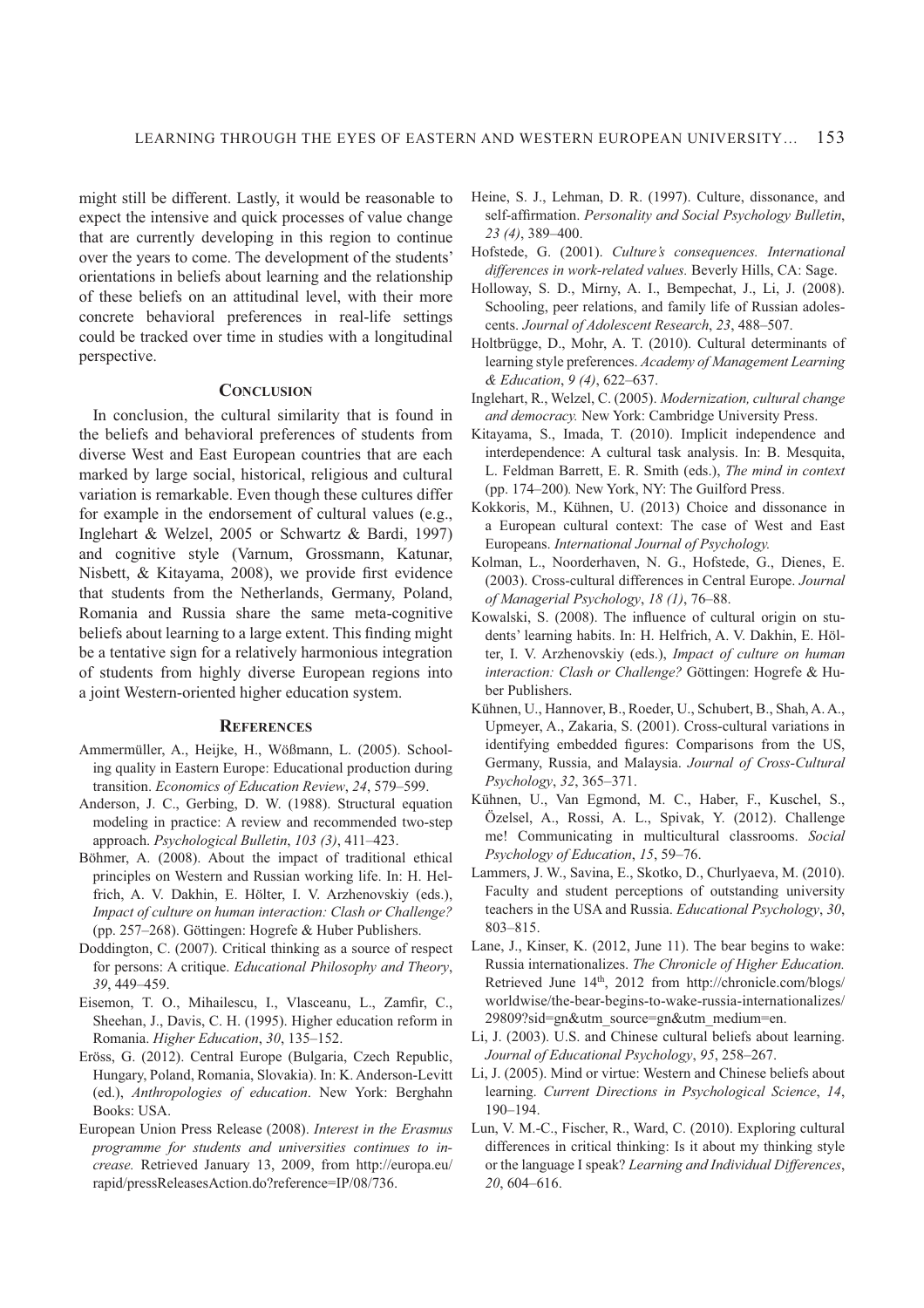- Organisation for Economic Co-operation and Development (2010). Education at a glance: OECD indicators. Retrieved April 26th, 2011 from http://www.oecd.org/dataoecd/45/39/45926093.pdf.
- Parboteeah, K. P., Paik, Y., Cullen, J. B (2009). Religious groups and work values – Focus on Buddhism, Christianity, Hinduism, and Islam. *International Journal of Cross Cultural Management*, *9*, 51–67.
- Peng, K., Nisbett, R. E. (1999). Culture, dialectics, and reasoning about contradiction. *American Psychologist*, *54*, 741–754.
- Rudowicz, E., Tokarz, A., Beauvale, A. (2009). Desirability of personal characteristics associated with creativity: Through the eyes of Polish and Chinese university students. *Thinking Skills and Creativity*, *4*, 104–115.
- Singer, F. M., Sarivan, L. (2009). Curriculum reframed: Multiple intelligences and new routes to teaching and learning in Romanian universities. In: J. Chen, S. Moran, H. Gardner (eds.), *Multiple Intelligences around the world*. San Francisco, CA: Jossey-Bass.
- Schwartz, S. H., Bardi, A. (1997). Influences of adaptation to communist rule on value priorities in Eastern Europe. *Political Psychology*, *18 (2)*, 385–410.
- Schwartz, S. H., Bardi, A., Bianchi, G. (2000). Value adaptation to the imposition and collapse of Communist regimes in Eastern Europe. In: S. A. Renshon, J. Duckitt (eds.), *Political psychology: Cultural and cross cultural perspectives* (pp. 217– 237). London: Macmillan.
- Student Statistics Federal Statistical Office (2007). *Origin of Bildungsauslaender students in 2007, by continents and regions.* Retrieved February 23, 2009, from http://www. wissenschaft-weltoffen.de/daten/1/2.
- Sztejnberg, A., den Brok, P., Hurek, J. (2004). Preferred teacherstudent interpersonal behavior: Differences between Polish primary and higher education students' perceptions. *Journal of Classroom Interaction*, *39 (2)*, 32–40.
- Tudge, J. R. H., Hogan, D. M., Snezhkova, I. A., Kulakova, N. N., Etz, K. E. (2000). Parents' child-rearing values and beliefs in the United States and Russia: The impact of culture and social class. *Infant and Child Development*, *9*, 105–121.
- Tweed, R. G., Lehman, D. R. (2002). Learning considered within a cultural context: Confucian and Socratic approaches. *Ame rican Psychologist*, *57*, 89–99.
- Van Egmond, M. C. (2011). *Mind and virtue: A cross-cultural analysis of beliefs about learning.* (Doctoral dissertation). Jacobs University Bremen, Germany.
- Van Egmond, M. C., Kühnen, U., Li, J. (2013). Mind and virtue: The meaning of learning, a matter of culture? *Learning, Culture and Social Interaction*, *2 (3)*, 208–216..
- Van Herk, H., Poortinga, Y. H. (2012). Current and historical antecedents of individual value differences across 195 regions in Europe. *Journal of Cross-Cultural Psychology*, *43 (8)*, 1229–1248.
- Varnum, M. E. W., Grossmann, I., Katunar, D., Nisbett, R. E., Kitayama, S. (2008). Holism in a European context: Differences in cognitive style between Central and East Europeans and Westerners. *Journal of Cognition and Culture*, *8*, 321–333.
- Varnum, M. E. W., Grossmann, I., Kitayama, S., Nisbett, R. E. (2010). The origin of cultural differences in cognition: The social orientation hypothesis. *Current Directions in Psychological Science*, *19*, 9–13.
- Westland, J. C. (2010). Lower bounds on sample size in structural equation modeling. *Electronic Commerce Research and Applications*, *9*, 476–487.
- Whitmarsh, L., Ritter, R. (2007). The influence of communism on career development and education in Romania. *The Career Development Quarterly*, *56*, 85–94.